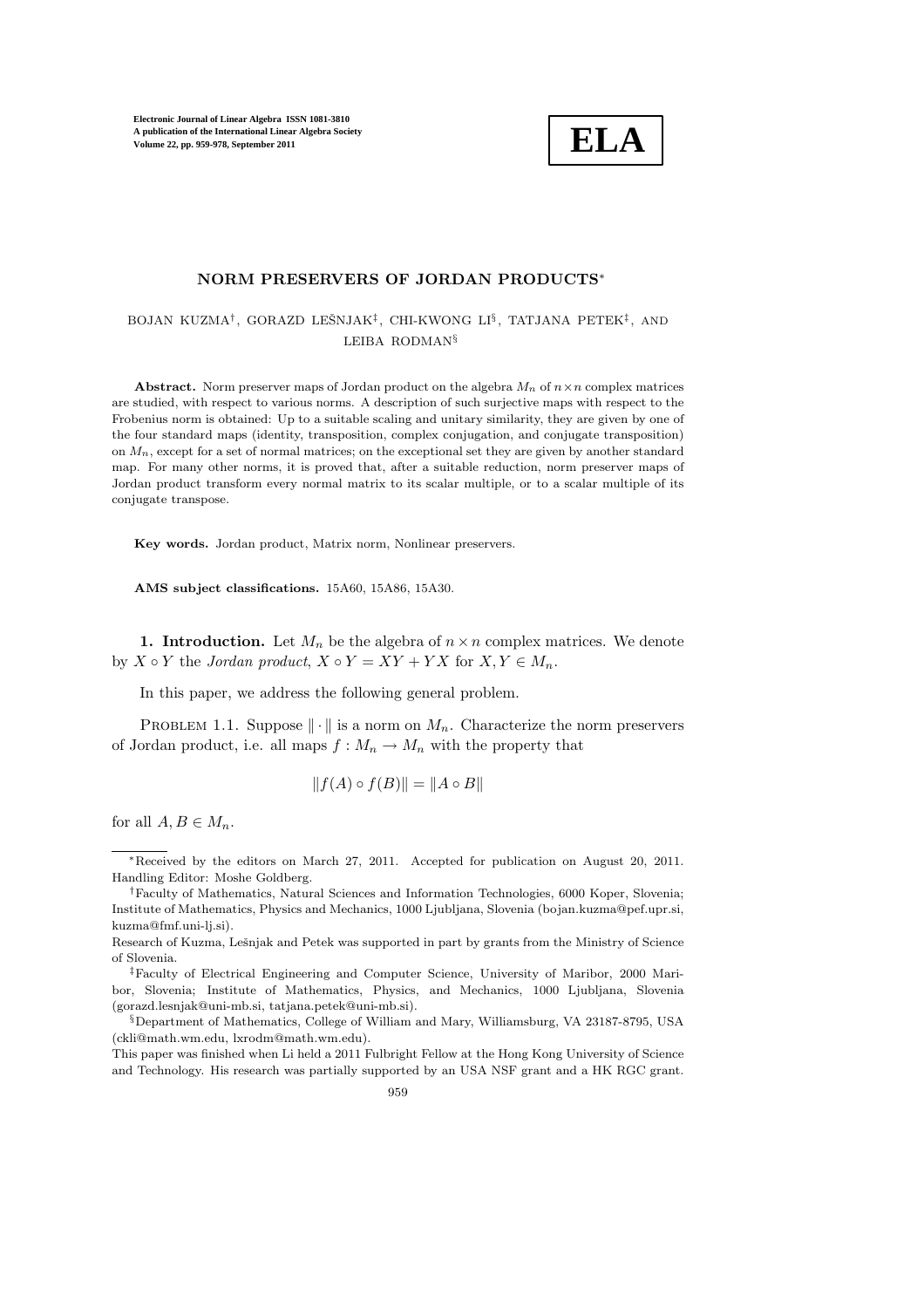

960 B. Kuzma, G. Lešnjak, C.-K. Li, T. Petek, and L. Rodman

Recently, preserver problems with respect to various algebraic operations on  $M_n$ (including Jordan products, Jordan triple products, and Lie products) attracted a lot of attention of researchers in the field; we mention  $[4, 5]$  and  $[1]$  where certain Jordan product preservers and Jordan triple product preservers, respectively, are studied. Norm preserver problems for Lie products are studied in [7].

Note that the maps f in Problem 1.1 are not assumed linear or continuous. In fact, our results show that there are many discontinuous norm preservers of Jordan product. Perhaps because of this circumstance, a complete solution of Problem 1.1 for large class of norms, even well-behaved ones such as unitarily invariant, seems to be out of reach at present.

## From now on we assume  $n \geq 3$  throughout the rest of the paper.

In this paper, we focus on *surjective* norm preservers of Jordan product, and obtain their complete characterization for the Frobenius norm (Theorem 5.1). In particular, it turns out that discontinuities of such preservers (if any) are confined to a subset of normal matrices.

A key feature of surjective norm preservers of Jordan product is that they preserve the set of normal matrices, assuming the norm is sufficiently nice; moreover (after a suitable reduction) they map a normal matrix to a unimodular multiple of itself or that of its conjugate transpose. We prove this property in Section 3 (Theorem 3.1). For many unitarily invariant norms, including the Schatten p-norms with  $p \notin \{1, 2, \infty\}$ , the second possibility, when a normal matrix is mapped to a unimodular multiple of its conjugate transpose, actually does not occur (except, of course, when the matrix is a multiple of its conjugate transpose); see Theorem 4.1.

The following notation and terminology will be used throughout the paper: Denote by  $C$  and  $T \subset C$  the complex field and the unit circle, respectively. A complex number z is written as  $z = \text{Re}(z) + i\text{Im}(z)$ , where  $\text{Re}(z)$  and  $\text{Im}(z)$  are the real and imaginary parts of z, respectively. The set  $\mathsf{C}^n$  is the vector space of complex *column* vectors of length n; and  $\{e_1, \ldots, e_n\}$  is its standard orthonormal basis.

Let  $E_{ij} := \mathbf{e}_i \mathbf{e}_j^*$ ,  $1 \le i, j \le n$ , be the standard basis for  $M_n$ . The  $n \times n$  identity matrix is denoted  $I_n$  or I (if n is clear from context). The diagonal matrix with  $a_1, \ldots, a_n$  on the main diagonal (in this order) is denoted by diag  $(a_1, \ldots, a_n)$ . We let  $s_1(A) \geq s_2(A) \geq \cdots \geq s_n(A)$  be the singular values of  $A \in M_n$ . The set of all complex  $n \times n$  normal matrices is denoted by  $\mathcal{N}_n$ . The notation  $\mathcal{T}_n$  denotes the set of all matrices  $X \in M_n$  which are either diagonalizable (by similarity) with spectrum  $\sigma(X)$  of the form  $\{\lambda, -\lambda\}$  for some  $\lambda \in \mathsf{C}$ , or of rank one.

A norm  $\|\cdot\|$  on  $M_n$  is unitary invariant (UI) whenever  $\|UAV\| = \|A\|$  for all unitary matrices U and V, and any matrix  $A \in M_n$ . It is unitary similarity invariant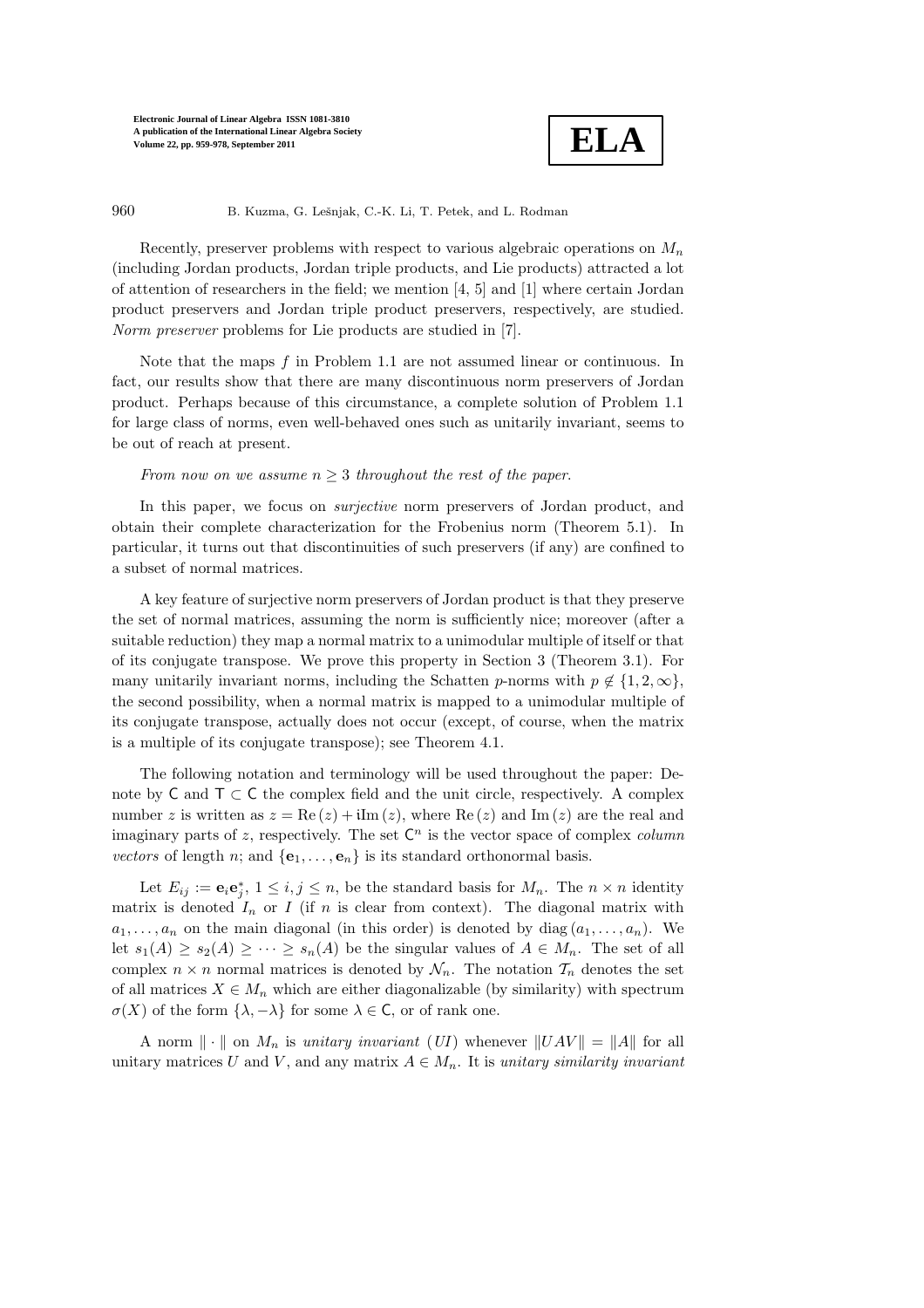

Norm Preservers of Jordan Products 961

(USI) whenever  $||UAU^*|| = ||A||$  for all unitary U and all  $A \in M_n$ .

The following four *standard bijective maps* on  $M_n$  will be used:

 $X \mapsto X$  identity map,  $X \mapsto \overline{X}$  complex conjugation, (1.1)

$$
X \ \mapsto \ X^{\mathrm{tr}} \ \text{transposition}, \quad X \mapsto \ X^* \ \text{conjugate transposition.} \tag{1.2}
$$

2. Surjective norm preservers and the test set. In this section, we show that surjective norm preservers, with respect to a large class of USI norms, behave well on the test set of matrices  $\mathcal{T}_n$  (defined in the introduction).

The following theorem is the main result in this section.

THEOREM 2.1. Assume  $\|\cdot\|$  is a USI norm such that

$$
||Z^{\#}|| = ||Z||, \qquad \forall \ \ Z \in M_n,
$$
\n(2.1)

where # stands for any one of the four standard bijective maps on  $M_n$ . Let  $f : M_n \to$  $M_n$  be a surjective map with the property

$$
||A \circ B|| = ||f(A) \circ f(B)|| \text{ for all } A, B \in M_n.
$$
 (2.2)

Then there exist

- $(1)$  a unitary matrix  $T$ ,
- (2) a map  $\gamma : \mathcal{T}_n \rightarrow \mathsf{T}$ , and
- (3) a standard bijective map  $#$

such that

$$
f(X) = \gamma(X)TX^{\#}T^*, \quad \forall \ X \in \mathcal{T}_n.
$$
 (2.3)

We need some preliminaries for the proof of Theorem 2.1. The starting point is the following particular case of a general result from [3].

THEOREM 2.2. Let  $f : M_n \to M_n$  be a surjective map such that

$$
A \circ B = 0 \iff f(A) \circ f(B) = 0 \text{ for all } A, B \in M_n. \tag{2.4}
$$

Then there exist

- (1) an invertible matrix T,
- (2) a map  $\gamma$  from  $M_n$  into the set of nonzero complex numbers, and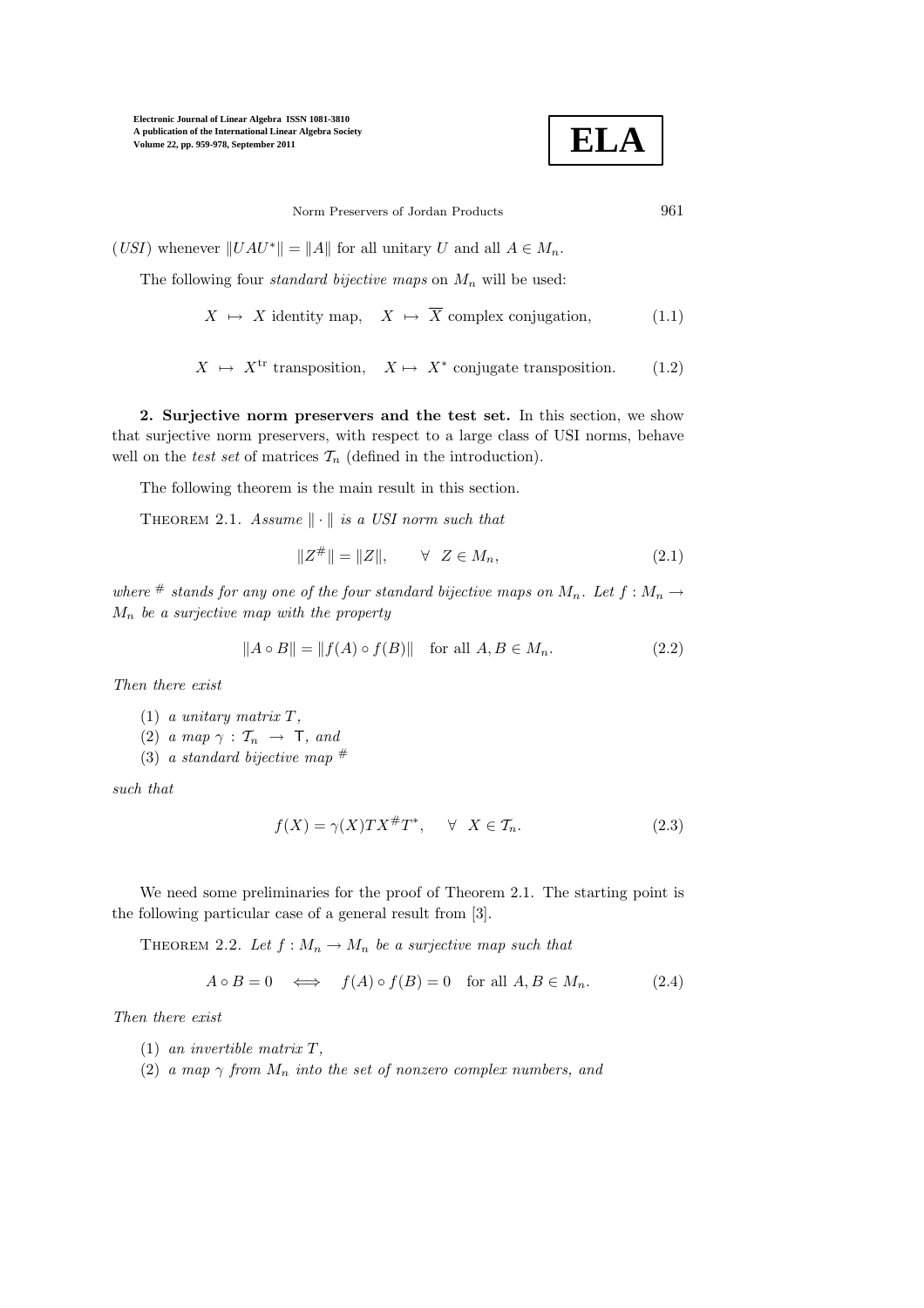

962 B. Kuzma, G. Lešnjak, C.-K. Li, T. Petek, and L. Rodman

(3) a field isomorphism  $\phi : \mathsf{C} \to \mathsf{C}$ 

such that

$$
either f(X) = \gamma(X)TX^{\phi}T^{-1}, \ \forall \ X \in \mathcal{T}_n, \ or \ f(X) = \gamma(X)T(X^{\phi})^{tr}T^{-1}, \ \forall \ X \in \mathcal{T}_n.
$$
\n
$$
(2.5)
$$

Here,  $X^{\phi}$  is obtained by entrywise application of  $\phi$  to the entries of X.

In addition, we need the following two lemmas to prove Theorem 2.1.

LEMMA 2.3. Let  $X \mapsto X^{\#}$  be one of the four standard bijective maps. If X is a rank one matrix with real trace, then  $X^{\#}$  is unitarily similar to X.

*Proof.* It is easy to see that every rank one matrix  $X$  is unitarily similar to

$$
Y_1 := (\text{trace } X)E_{11} + \sqrt{\text{trace }(X^*X) - |\text{trace } X|^2}E_{12},
$$

as well as to

$$
Y_2 := (\text{trace } X)E_{11} + \sqrt{\text{trace }(X^*X) - |\text{trace } X|^2}E_{21}.
$$

Note that trace  $(X^*X) \geq |\text{trace } X|^2$ . If the trace is real, then we obviously have  $Y_1^{\#}$ equal to either  $Y_1$  or  $Y_2$ , and hence we are done.  $\square$ 

LEMMA 2.4. Let  $\|\cdot\|$  be a USI norm on  $M_n$ . Suppose that  $f: M_n \to M_n$ , not necessarily surjective, satisfies (2.5) (with  $\gamma(X)$ ,  $\phi$  and T as in Theorem 2.2) and  $||A \circ B|| = ||f(A) \circ f(B)||$  for all  $A, B \in \mathcal{T}_n$ . Then  $\phi$  is either trivial or the complex conjugation. Moreover, the matrix  $T$ , which is defined up to a nonzero scalar multiple, can be chosen to be unitary, and  $|\gamma(X)| = 1$  for each  $X \in \mathcal{T}_n$ .

Proof. We proceed in three steps.

**Step 1.** We first show that  $\phi$  is continuous, and  $\gamma_0 := |\gamma(E_{ij})|$  is independent of  $(i, j)$ . To see this, fix distinct indices  $i, j$ . Given  $z \in \mathsf{C}$ , consider

$$
A_z = E_{ii} + zE_{ij}; \quad B := E_{ij}; \quad C := E_{jj}.
$$

Then

$$
A_z \circ B = B, \quad A_z \circ C = zB,
$$

and, assuming for example that the first alternative of (2.5) applies, we obtain

$$
||B|| = ||A_z \circ B|| = ||f(A_z) \circ f(B)|| = |\gamma(A_z)||\gamma(B)| \cdot ||T((A_z)^{\phi} \circ B^{\phi})T^{-1}||
$$
  
=  $|\gamma(A_z)||\gamma(B)| \cdot ||T((A_z) \circ B)^{\phi}T^{-1}||$   
=  $|\gamma(A_z)||\gamma(B)| \cdot ||TB^{\phi}T^{-1}||$ , (2.6)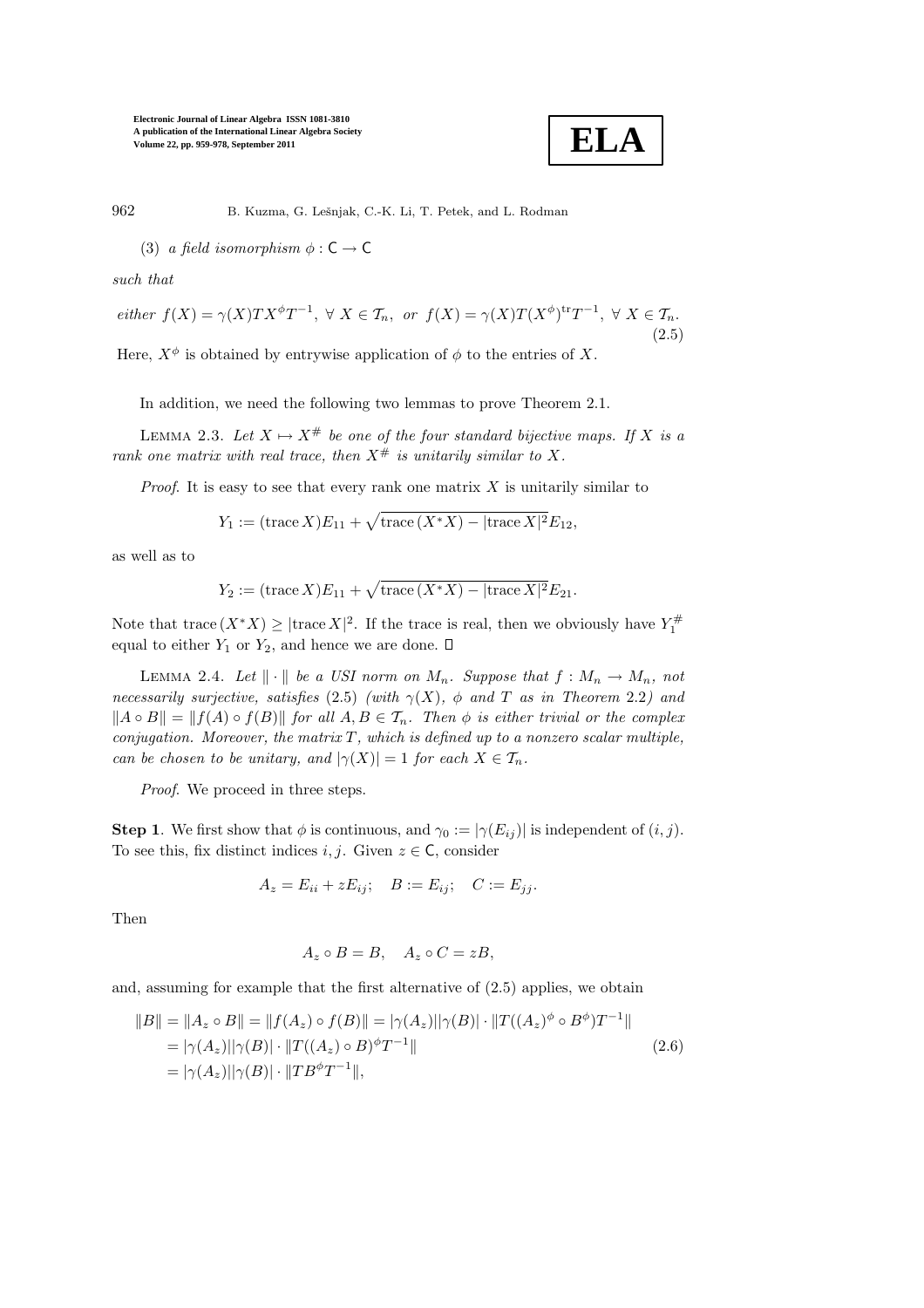**ELA**

Norm Preservers of Jordan Products 963

and analogously

$$
|z| \cdot ||B|| = ||A_z \circ C|| = ||f(A_z) \circ f(C)|| = |\gamma(A_z)||\gamma(C)| \cdot ||T((A_z)^{\phi} \circ C^{\phi})T^{-1}||
$$
  
=  $|\gamma(A_z)||\gamma(C)| \cdot ||T(zB)^{\phi}T^{-1}|| = |\gamma(A_z)||\gamma(C)||\phi(z)| \cdot ||TB^{\phi}T^{-1}||.$  (2.7)

Comparing  $(2.7)$  and  $(2.6)$ , we see that

$$
|\phi(z)| = |z||\gamma(B)||\gamma(C)|^{-1}.
$$
\n(2.8)

It follows (using the property  $\phi(z_1 - z_2) = \phi(z_1) - \phi(z_2)$  for all  $z_1, z_2 \in \mathbb{C}$ ) that  $\phi$  is continuous, therefore as is well known,  $\phi$  is either trivial or the complex conjugation. However,  $|\phi(z)| = |z|$ , so Eq. (2.8) gives  $|\gamma(E_{ij})| = |\gamma(E_{jj})|$ . Note that  $(X \circ Y)^{tr} = X^{tr} \circ Y^{tr}$ . Hence, we may repeat the arguments with  $(A_z^{tr}, B^{tr}, C^{tr})$  in place of  $(A, B, C)$  to get  $|\gamma(E_{ji})| = |\gamma(E_{jj})|$ . By the arbitrariness of  $i \neq j$ ,  $|\gamma(E_{ij})|$  is constant.

We proceed similarly if the second alternative of  $(2.5)$  applies.

**Step 2.** We just have shown that there exists a standard bijective map  $X \mapsto X^{\#}$ such that

$$
f(X) = \gamma(X)TX^{\#}T^{-1}, \quad \forall \ X \in \mathcal{T}_n,\tag{2.9}
$$

where  $\gamma$  maps into  $C \setminus \{0\}$ . Next we show that T is a scalar multiple of a unitary matrix, and therefore can be chosen to be unitary.

To verify this, let  $T = UDV$  be a singular value decomposition. That is,  $U, V$ are unitary, and  $D := \text{diag}(s_1, \ldots, s_n)$ , where  $s_j = s_j(T)$ ,  $j = 1, 2, \ldots, n$ . Consider the map  $\hat{f} : X \mapsto U^* f((V^*)^* X V^*) U$  if # is the identity or conjugation, or the map  $\widehat{f}: X \mapsto U^*f(V^{\#}X(V^{\#})^*)U$  if # is the transposition or conjugate transposition. Since the norm is USI,  $\|A \circ B\| = \|\widehat{f}(A) \circ \widehat{f}(B)\|$  for all  $A, B \in \mathcal{T}_n$  remains valid. Moreover, a computation shows that

$$
\widehat{f}(X) = \widehat{\gamma}(X)DX^{\#}D^{-1}, \quad \forall X \in \mathcal{T}_n,
$$

where  $\hat{\gamma}$  maps  $M_n$  into  $C \setminus \{0\}$ . If we could now infer  $D = \lambda I$  then  $T = \lambda UV$  will indeed be a multiple of unitary.

To this end, note that  $E_{ii} \circ E_{ij} = E_{ij}$  for  $i \neq j$ . By the first step, applied to  $\hat{f}$ ,  $\hat{\gamma}_0 := |\hat{\gamma}(E_{ij})|$  is independent of  $(i, j)$ . Therefore, for  $i \neq j$ , we have

$$
||E_{ij}|| = ||E_{ii} \circ E_{ij}|| = ||\hat{f}(E_{ii}) \circ \hat{f}(E_{ij})|| = \hat{\gamma}_0^2 ||D(E_{ii}^{\#} \circ E_{ij}^{\#}) D^{-1}||
$$
  
=  $\hat{\gamma}_0^2 ||DE_{ij}^{\#} D^{-1}|| = \hat{\gamma}_0^2 (s_i s_j^{-1})^{\pm 1} ||E_{ij}^{\#}||,$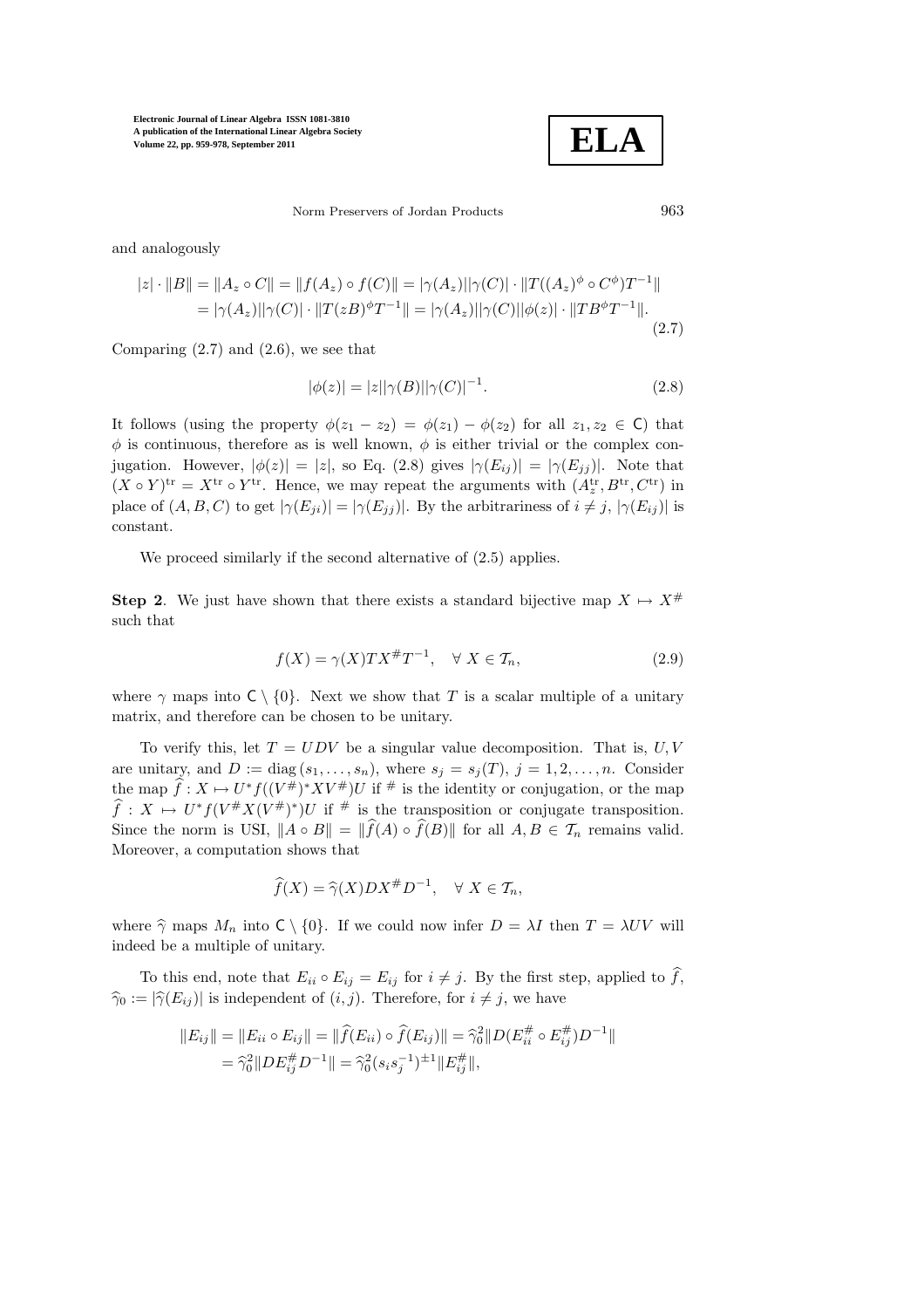

964 B. Kuzma, G. Lešnjak, C.-K. Li, T. Petek, and L. Rodman

where the sign  $\pm 1$  depends on the standard bijective map  $\#$ . However, by Lemma 2.3 a rank-one  $E_{ij}^{\#}$  is unitarily similar to  $E_{ij}$ , so that  $||E_{ij}^{\#}|| = ||E_{ij}||$ . We deduce  $s_i s_j^{-1}$  is the same for all  $i \neq j$ . It follows that  $s_1 = \cdots = s_n$ , so D is scalar.

**Step 3.** In this last step, we show that  $|\gamma(X)| = 1$  for all  $X \in \mathcal{T}_n$ . In fact, by the second step,  $T = U$  is unitary and  $f(X) = \gamma(X)U X^{\#} U^*$ . We may assume  $U = I$  in the sequel, otherwise, replace f by a mapping  $X \mapsto U^*f(X)U$ .

Now, to demonstrate  $|\gamma(X)| = 1$ , suppose first  $X = \lambda P \in \mathcal{T}_n \backslash \{0\}$  is a scalar multiple of a rank-one idempotent P. Then

$$
2|\lambda|^2 \cdot ||P|| = ||X \circ X|| = ||f(X) \circ f(X)|| = |\gamma(X)|^2 \cdot ||(2\lambda^2 P)^{\#}||.
$$

By Lemma 2.3, a rank-one idempotent  $P^{\#}$  is unitarily similar to P. Therefore,

$$
||(2\lambda^2 P)^{\#}|| = |2\lambda^{\#}|^2 \cdot ||P|| = 2|\lambda|^2 \cdot ||P||.
$$

Since  $\lambda \neq 0$ , we get  $|\gamma(X)| = 1$ .

Suppose next that  $X$  is a rank-one nilpotent. Then there exists a unitary  $U$  such that  $X = zUE_{12}U^*$ ,  $z \in \mathsf{C}\backslash\{0\}$ . Let  $P := U(E_{11} + E_{12})U^*$  be a rank-one idempotent. We have  $P \circ X = X$ , so that

$$
||X|| = ||P \circ X|| = ||f(P) \circ f(X)|| = |\gamma(P)| |\gamma(X)| \cdot ||P^{\#} \circ X^{\#}||
$$
  
= 1 \cdot |\gamma(X)| \cdot ||(P \circ X)^{\#}|| = |\gamma(X)| \cdot ||X^{\#}||.

By Lemma 2.3,  $X^{\#}$  is unitarily similar to X. Hence,  $|\gamma(X)| = 1$ .

Lastly, suppose  $X$  is a nonzero diagonalizable matrix with the spectrum equal to  $\{-\lambda, \lambda\}$ . Then  $X^2 = \lambda^2 I$ , and hence

$$
2|\lambda^2| \|I\| = \|X \circ X\| = \|f(X) \circ f(X)\| = |\gamma(X)|^2 \cdot \|X^{\#} \circ X^{\#}\| = 2|\gamma(X)|^2 |\lambda^2| \cdot \|I\|.
$$

Yet again we deduce  $|\gamma(X)| = 1$ . Finally, if  $X = 0$ , then obviously  $f(X) = 0$ , and we can take  $|\gamma(X)| = 1$  as well.  $\Box$ 

Proof of Theorem 2.1. The proof follows by combining Theorem 2.2 and Lemma  $2.4. \Box$ 

**3. Reduced maps.** We say that a map  $f : M_n \to M_n$  is reduced (with respect to the norm  $\|\cdot\|$ , denoted  $f \in \mathcal{R}_n$ , if the following properties are satisfied:

- (1)  $||A \circ B|| = ||f(A) \circ f(B)||$  for all  $A, B \in M_n$ , and
- (2)  $f(X) = \gamma(X)X$  for every  $X \in \mathcal{T}_n$ , where  $\gamma(X) \in \mathsf{T}$ .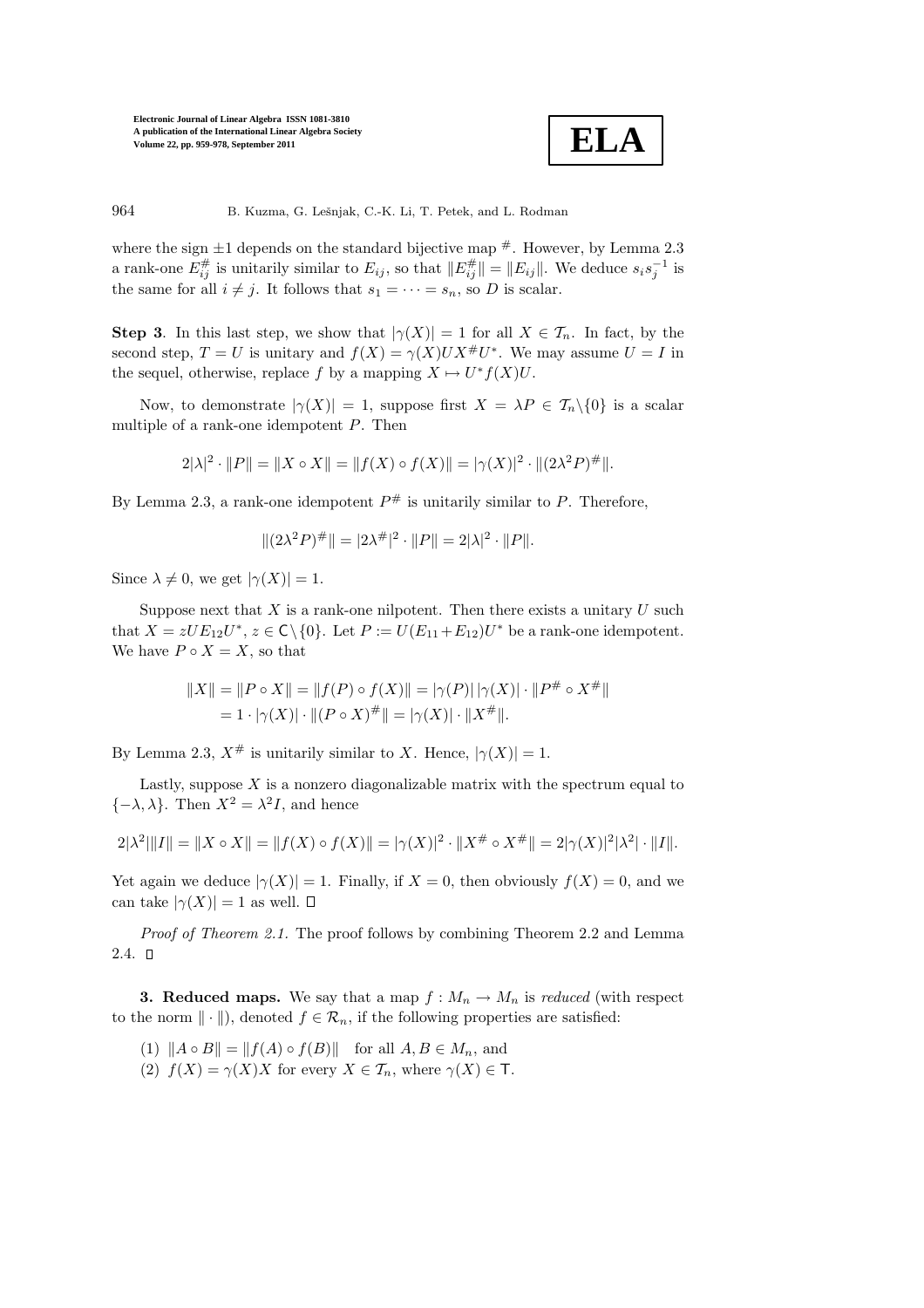

Norm Preservers of Jordan Products 965

In view of Theorem 2.1, after a suitable unitary similarity transformation, there is no essential loss of generality in assuming that our surjective norm preservers of Jordan product are reduced (if the norm satisfies the hypotheses of Theorem 2.1).

The main result in this section asserts that, under appropriate hypotheses on the norm, reduced maps transform a normal matrix to either its unimodular scalar multiple, or a unimodular scalar multiple of its conjugate transpose:

THEOREM 3.1. Assume that  $\|\cdot\|$  is a USI norm with the following properties:

- (a)  $||Z^{\#}|| = ||Z||$  for every  $Z \in M_n$  and for every standard bijective map #.
- (b) For every block diagonal matrix  $B_1 \oplus B_2$ , we have  $||B_1 \oplus B_2|| = ||B_1 \oplus (-B_2)||$ .
- (c) Strict convexity: The equality

$$
||X + Y|| = ||X|| + ||Y||, \qquad X, Y \in M_n
$$

implies that one of  $X$  and  $Y$  is a nonnegative multiple of the other.

Let f be any reduced map with respect to  $\|\cdot\|$ . Then, for every normal matrix  $A \in M_n$ , we have

$$
f(A) = \mu A \qquad \text{or} \qquad f(A) = \mu A^*, \tag{3.1}
$$

where  $\mu = \mu(A) \in \mathsf{T}$ .

We need a few lemmas for the proof of Theorem 3.1. The first is the following fact on complex numbers.

LEMMA 3.2. Let  $a_1, a_2, \ldots, a_n$ , and  $b_1, b_2, \ldots, b_n$ ,  $n \geq 2$ , be complex numbers such that

$$
|a_i| = |b_i|, \quad i = 1, 2, \dots, n,
$$
\n(3.2)

$$
|a_i + a_j| = |b_i + b_j|, \quad j \neq i, \quad i, j = 1, 2, \dots, n.
$$
 (3.3)

Then there exists a  $\mu \in \mathsf{T}$  such that at least one of the following two possibilities holds:

(1) 
$$
(a_1, a_2,..., a_n) = \mu(b_1, b_2,..., b_n),
$$
 (2)  $(a_1, a_2,..., a_n) = \mu(\overline{b_1}, \overline{b_2},..., \overline{b_n})$ 

*Proof.* Without loss of generality, we assume that all  $a_1, a_2, \ldots, a_n$  as well as  $b_1, b_2, \ldots, b_n, n \geq 2$ , are all nonzero. We prove the result by induction on n.

We first consider the case when  $n = 2$ . Scaling the given numbers,  $a_i \rightarrow \alpha a_i$ ,  $b_j \rightarrow \beta b_j$ ,  $j = 1, 2$ , where  $\alpha, \beta \in \mathbb{C}$  are such that  $|\alpha| = |\beta| \neq 0$ , we may further assume that  $a_1 = b_1 = 1$ . Then,  $|a_2| = |b_2|$  together with  $|1 + a_2| = |1 + b_2|$  imply that  $a_2$ and  $b_2$  lie in the intersection of two circles, centered at origin and at  $-1$ , respectively, where  $a_2 = b_2$  or  $a_2 = \overline{b_2}$ .

.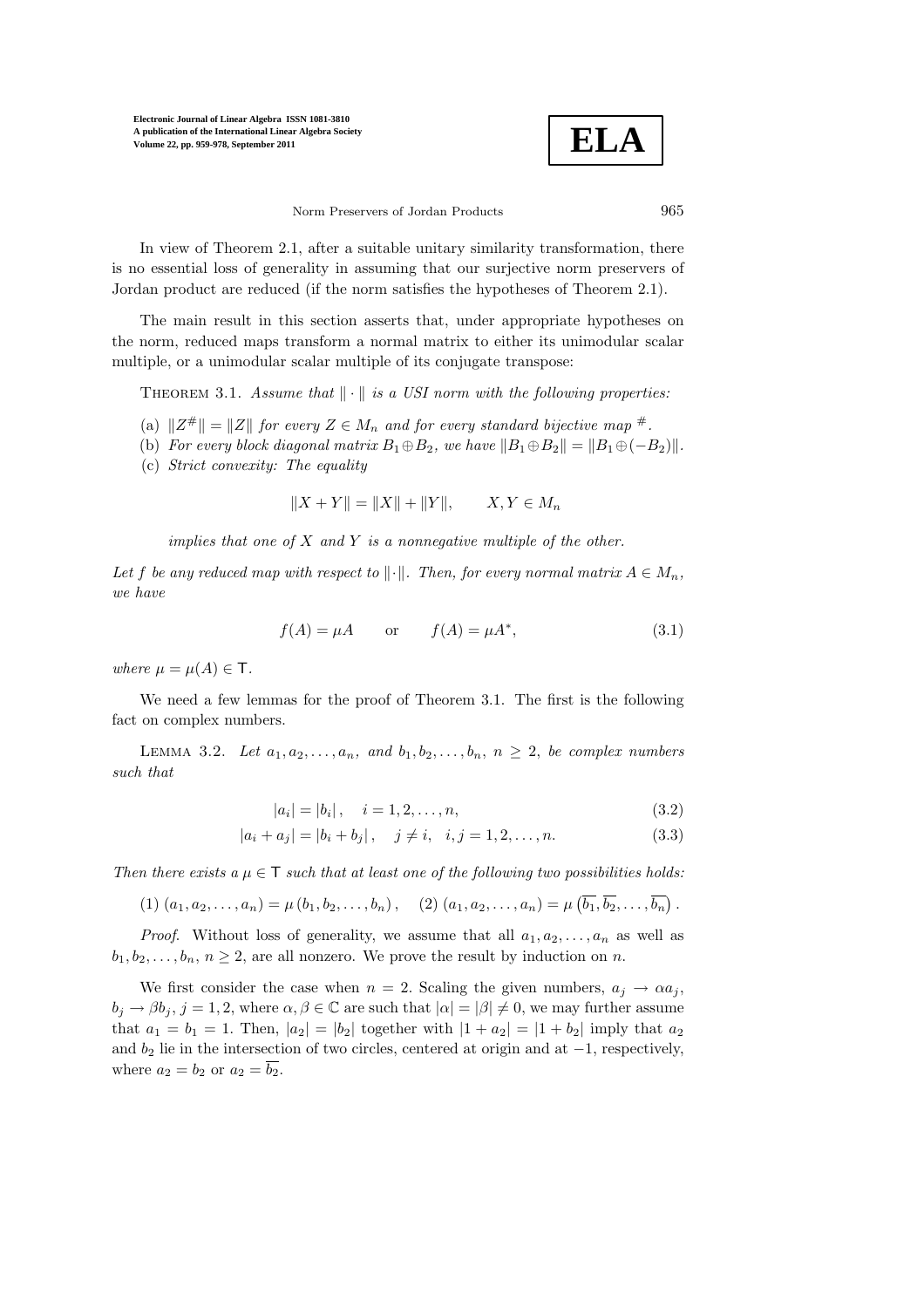

966 B. Kuzma, G. Lešnjak, C.-K. Li, T. Petek, and L. Rodman

Assume now  $n \geq 3$  and that the statement holds true for any  $2 \leq k \leq n$ . Let  $a_j$ ,  $b_j$  satisfy (3.2), (3.3). We may assume that the  $a_j$ 's and  $b_j$ 's are all nonzero. By induction hypothesis and replacing  $b_1, b_2, \ldots, b_n$  with  $\overline{b_1}, \overline{b_2}, \ldots, \overline{b_n}$ , if necessary, we may assume that there exists a  $\mu \in \mathsf{T}$  such that

$$
(a_1, a_2, \dots, a_{n-1}) = \mu(b_1, b_2, \dots, b_{n-1}).
$$
\n(3.4)

Applying induction hypothesis again, we have (a)  $(a_2, \ldots, a_n) = \mu'(b_2, \ldots, b_n)$  or (b)  $(a_2, \ldots, a_n) = \mu'(\overline{b_2}, \ldots, \overline{b_n})$  for some  $\mu' \in \mathsf{T}$ . If (a) holds true, then, from  $\mu b_2 = \mu' b_2$ , it follows that  $\mu = \mu'$ , and hence we are done. If (b) is satisfied, then there is a  $\mu'' \in T$ such that either  $(a_1, a_n) = \mu''(b_1, b_n)$  or  $(a_1, a_n) = \mu''(\overline{b_1}, \overline{b_n})$ . The first possibility, together with (3.4), implies that  $\mu'' = \mu$ , and consequently,  $a_n = \mu'' b_n = \mu b_n$  yields  $(a_1, a_2, \ldots, a_n) = \mu(b_1, b_2, \ldots, b_n)$ . The case  $(a_1, a_n) = \mu''(\overline{b_1}, \overline{b_n})$  gives that  $\mu'' = \mu'$ so that  $a_1 = \mu'' \overline{b_1} = \mu' \overline{b_1}$  and  $(a_1, a_2, \ldots, a_n) = \mu' (\overline{b_1}, \overline{b_2}, \ldots, \overline{b_n})$ , which completes the proof.  $\square$ 

In the following, we show that every USI norm has the block monotonicity property.

Lemma 3.3. The following inequality holds:

$$
\left\| \left[ \begin{array}{cc} A & B \\ C & D \end{array} \right] \right\| \ge \left\| \left[ \begin{array}{cc} A & 0 \\ 0 & D \end{array} \right] \right\|,
$$

where A, B, C, and D are arbitrary blocks of sizes  $k \times k$ ,  $k \times (n-k)$ ,  $(n-k) \times k$ , and  $(n - k) \times (n - k)$ , respectively.

*Proof.* Letting  $P = I_k \oplus -I_{n-k}$ , note that  $X := \begin{bmatrix} A & B \\ C & D \end{bmatrix}$  and  $Y := PXP$  are unitarily similar and hence  $||X|| = ||Y||$ . Then

$$
Z := \left[ \begin{array}{cc} A & 0 \\ 0 & D \end{array} \right] = \frac{1}{2} \left( X + Y \right)
$$

and  $||Z|| \leq (||X|| + ||Y||)/2 = ||X||$ .  $\Box$ 

LEMMA 3.4. Suppose  $\|\cdot\|$  is a USI norm. Then the equality  $\|I \circ X\| = \|B \circ X\|$ for all rank one  $X \in M_n$  implies that  $B = \mu I$  with  $\mu \in \mathsf{T}$ .

*Proof.* Let U be unitary such that  $U^*BU = [b_{ij}]_{i,j=1}^n$  is in upper triangular form. Then, for  $X = UE_{1n}U^*$ , we have

$$
2||E_{1n}|| = ||I \circ X|| = ||B \circ X|| = ||U^*BU \circ E_{1n}|| = ||(b_{11} + b_{nn})E_{1n}||.
$$

Thus,  $|b_{11} + b_{nn}| = 2$ . If  $b_{11} \neq b_{nn}$ , then, by the triangle inequality,  $|b_{11}| > 1$  or  $|b_{nn}| > 1$ . If  $|b_{nn}| > 1$ , then for  $Y = UE_{nn}U^*$ , we have

$$
2||E_{nn}|| = ||I \circ Y|| = ||B \circ Y|| = ||U^*BU \circ E_{nn}|| \ge 2|b_{nn}||E_{nn}||. \tag{3.5}
$$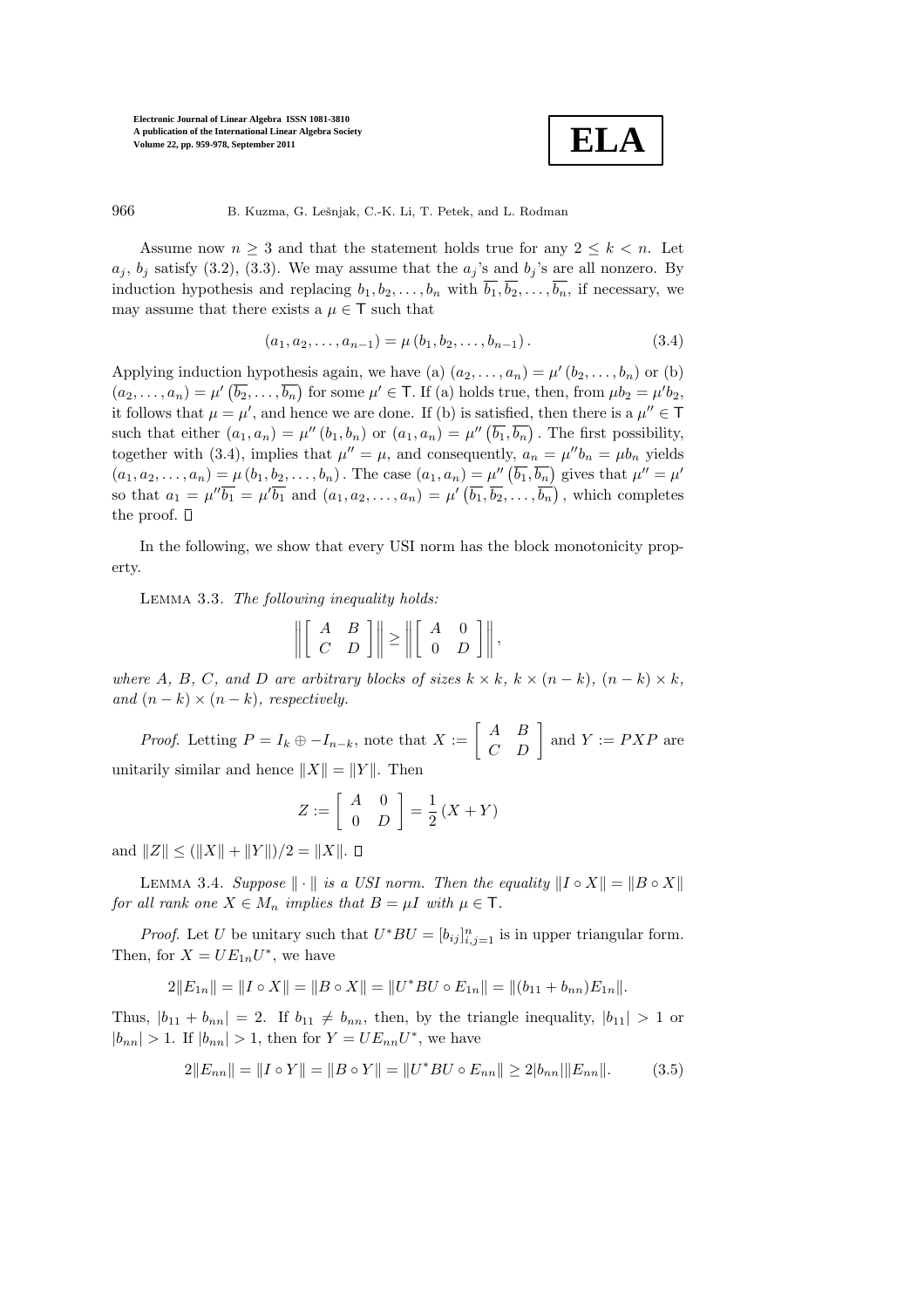**ELA**

Norm Preservers of Jordan Products 967

For the last inequality in (3.5), Lemma 3.3 was used. But (3.5) clearly contradicts  $|b_{nn}| > 1$ . Analogously, we prove that  $|b_{11}| > 1$  is impossible. Thus,  $b_{11} = b_{nn}$  has modulus 1. Since this is true for any unitary U such that  $U^*BU$  is in triangular form, and since the eigenvalues of  $B$  can be arranged in any prescribed order on the main diagonal of the upper triangular matrix  $U^*BU$  (for a suitable unitary  $U$ ), we see that B has all eigenvalues equal to  $\mu$  with modulus 1. We may replace B by  $B/\mu$  and assume that  $\mu = 1$ .

If  $B \neq I$ , then there is a unitary matrix U such that  $U^*BU$  has  $(1,1)$  entry equal to  $d > 1$  (this is easily seen by considering the numerical range of B). Then, for  $Z_1 := U^* B U \circ E_{11}$  and  $Z_2 := (I - 2E_{11}) Z_1 (I - 2E_{11})$ , we have  $||Z_1|| = ||Z_2||$  (because  $I - 2E_{11}$  is unitary and Hermitian), and  $(Z_1 + Z_2)/2 = 2dE_{11}$ . Thus,

$$
2||E_{11}|| = ||I \circ UE_{11}U^*|| = ||B \circ UE_{11}U^*|| = ||Z_1||
$$
  
=  $||Z_1||/2 + ||Z_2||/2 \ge ||(Z_1 + Z_2)/2|| = 2d||E_{11}||,$ 

which is a contradiction. So,  $B = I$ .  $\Box$ 

LEMMA 3.5. Assume  $\|\cdot\|$  is a USI norm. If f is a reduced map with respect to  $\|\cdot\|$ , and if P is a Hermitian projection, then  $f(P) = \gamma P$  for some  $\gamma \in \mathsf{T}$ .

*Proof.* For simplicity, assume  $P = 0_k \oplus I_{n-k}$  (the general case is easily reduced to this one). If either  $n - k = 1$ , or  $n - k = 0$  (i.e.,  $P = 0$ ), then there is nothing to do: the result follows from the definition of reduced maps. So, let  $n - k \geq 2$ . From  $P \circ E_{ii} = 0, i = 1, 2, \ldots, k$ , it follows that  $B := f(P) = 0_k \oplus B_1$  for some  $B_1 \in M_{n-k}$ . For any rank-one  $(n - k) \times (n - k)$  matrix X we have

$$
||P \circ (0_k \oplus X)|| = ||B \circ (0_k \oplus X)||
$$

and consequently,

$$
2\|X\| = \|B_1 \circ X\|,\tag{3.6}
$$

where  $\|\cdot\|$  in (3.6) is the norm on  $M_{n-k}$  induced by the original norm  $\|\cdot\|$  on  $M_n$ :

$$
||Z|| = ||\begin{bmatrix} 0 & 0 \\ 0 & Z \end{bmatrix}||, \quad Z \in M_{n-k}.
$$

Lemma 3.4 gives that  $B_1 = \gamma I$ ,  $|\gamma| = 1$ .  $\square$ 

*Proof of Theorem 3.1.* Assume the hypotheses of Theorem 3.1, and let  $A \in M_n$ be normal. Let  $\{g_1, \ldots, g_n\}$  be an orthonormal basis of eigenvectors of A; thus,  $A\mathbf{g}_j = a_j\mathbf{g}_j$  for  $j = 1, 2, ..., n$ , where  $a_1, ..., a_n$  are the corresponding eigenvalues. Denote  $B := f(A)$ . By Lemma 3.5,  $f(I) = \gamma I$  for some  $\gamma \in \mathsf{T}$ , therefore we have

$$
2||A|| = ||I \circ A|| = ||f(I) \circ f(A)|| = ||I \circ B|| = 2||B||.
$$
 (3.7)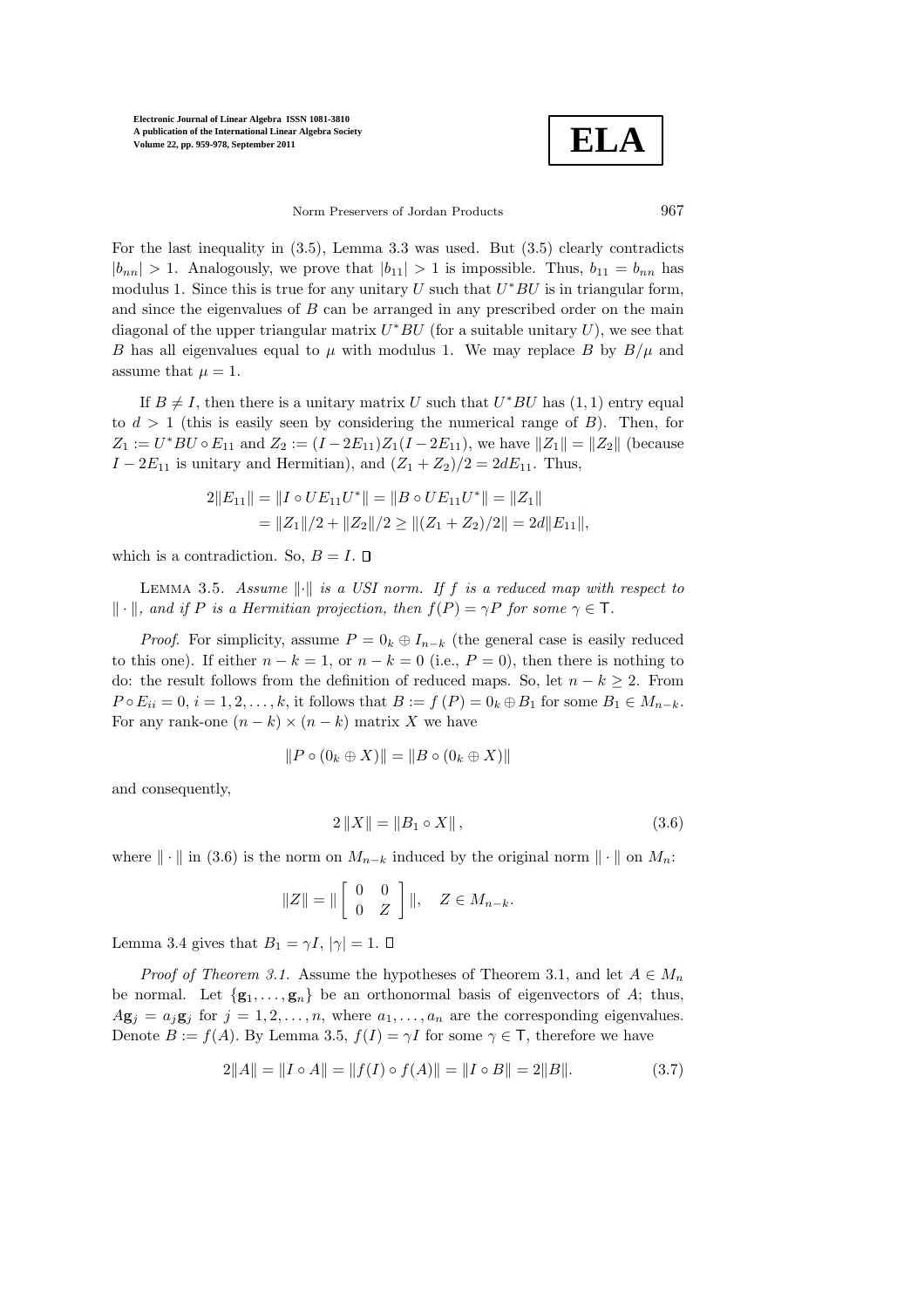

968 B. Kuzma, G. Lešnjak, C.-K. Li, T. Petek, and L. Rodman

Consider next

$$
X=-\mathbf{g}_1\mathbf{g}_1^*+\mathbf{g}_2\mathbf{g}_2^*+\cdots+\mathbf{g}_n\mathbf{g}_n^*.
$$

Clearly,

$$
A\circ X=-2a_1\mathbf{g}_1\mathbf{g}_1^*+2a_2\mathbf{g}_2\mathbf{g}_2^*+\cdots+2a_n\mathbf{g}_n\mathbf{g}_n^*.
$$

Therefore, by the property (b) of  $\|\cdot\|$ , we have

$$
2||A|| = ||A \circ X||. \tag{3.8}
$$

Since  $X \in \mathcal{T}_n$ , we have  $f(X) = \gamma(X)X$  with  $\gamma(X) \in \mathcal{T}$ . It will be convenient to introduce the unitary matrix U with the property that  $U\mathbf{g}_i = \mathbf{e}_i, j = 1, 2, \ldots, n$ , and denote

$$
UBU^* = [b_{ij}]_{i,j=1}^n = \begin{bmatrix} b_{11} & b_{12} \\ b_{21} & B_{22} \end{bmatrix},
$$

where  $B_{22} \in M_{n-1}$ ,  $b_{12}$  is an  $(n-1)$ -component row, and  $b_{21}$  is an  $(n-1)$ -component column. Thus,

$$
UAU^* = \text{diag}(a_1, \ldots, a_n).
$$

Now, using (3.7) and (3.8), as well as the property (b) of  $\|\cdot\|$ , we compute:

$$
2||B|| = 2||A|| = ||A \circ X|| = ||B f(X)||
$$
  
\n
$$
= ||B \circ X|| = ||UBU^* \circ UXU^*|| = 2||(-b_{11}) \oplus B_{22}||
$$
  
\n
$$
= 2||b_{11} \oplus B_{22}|| = ||\begin{bmatrix} b_{11} & b_{12} \\ b_{21} & B_{22} \end{bmatrix} + \begin{bmatrix} b_{11} & -b_{12} \\ -b_{21} & B_{22} \end{bmatrix}||
$$
  
\n
$$
\leq ||UBU^*|| + ||\begin{bmatrix} b_{11} & -b_{12} \\ -b_{21} & B_{22} \end{bmatrix}||
$$
  
\n
$$
= ||UBU^*|| + ||(I \oplus (-I))UBU^*(I \oplus (-I))^{-1}|| = 2||B||,
$$
 (3.9)

where the last equality follows by the unitary similarity invariance of the norm. Thus, the inequality  $\geq$  is actually equality in (3.9), and the strict convexity of the norm yields  $b_{12} = 0$  and  $b_{21} = 0$ .

We may proceed analogously with  $X := I - 2g_j g_j^*$   $(j = 2, 3, ..., n)$  in place of  $I - 2g_1g_1^*$  to deduce that  $UBU^*$  is diagonal, say,

$$
UBU^* = \text{diag}(b_1, \ldots, b_n).
$$

Now consider

$$
\|\operatorname{diag}(a_1, ..., a_n) \circ E_{jj}\| = \|A \circ U^* E_{jj} U\| =
$$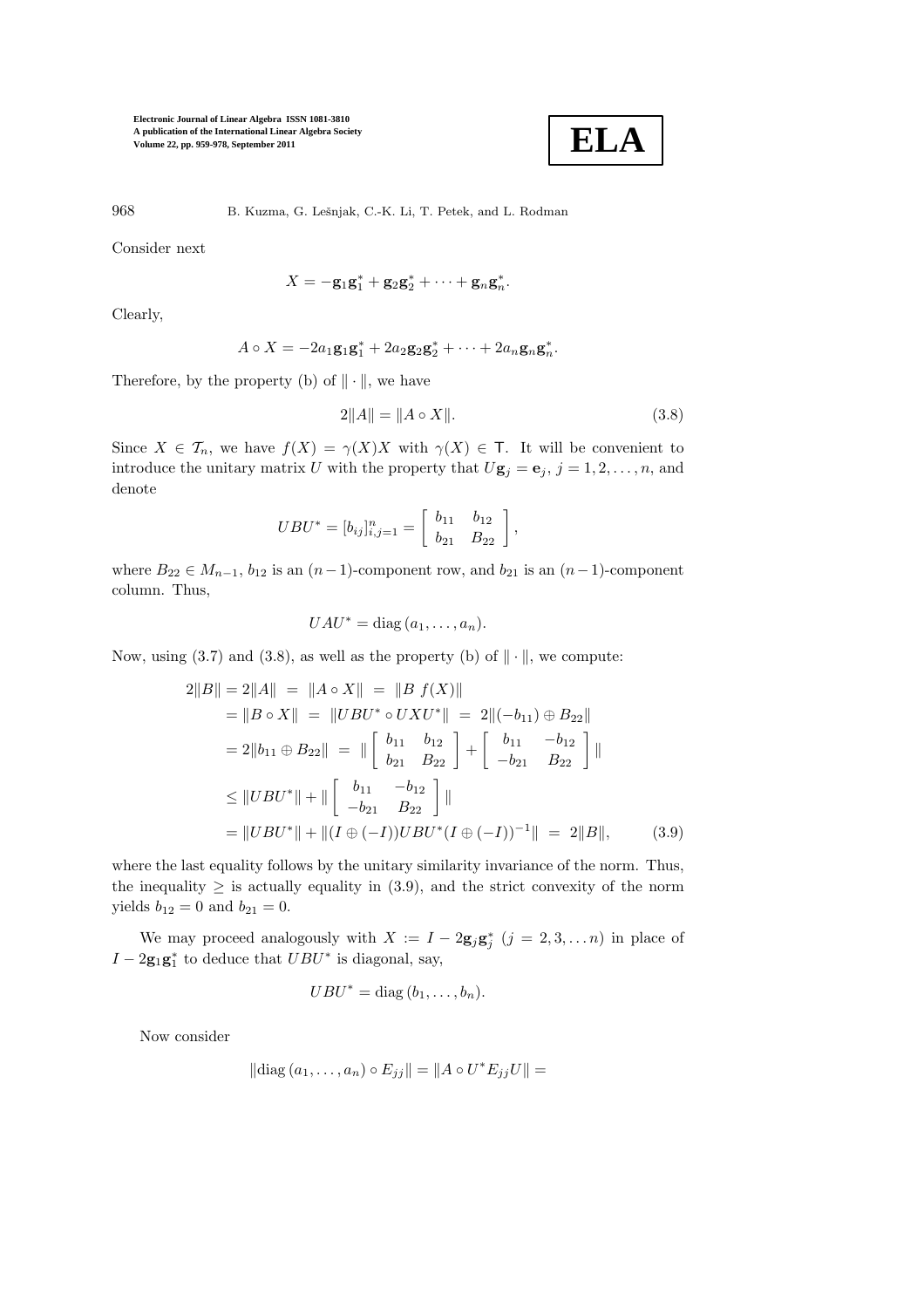**ELA**

Norm Preservers of Jordan Products 969

(because 
$$
U^*E_{jj}U \in \mathcal{T}_n
$$
) =  $||B \circ U^*E_{jj}U|| = ||\text{diag}(b_1,\ldots,b_n) \circ E_{jj}||$ 

to see that  $|a_i| = |b_i|$  for all  $j = 1, \ldots, n$ . Analogous consideration with  $E_{ij}$ ,  $i \neq j$ , in place of  $E_{jj}$  yields  $|a_i + a_j| = |b_i + b_j|$ . By Lemma 3.2 it follows that either  $UBU^* = \mu UAU^*$  or  $UBU^* = \mu (UAU^*)^* = U(\mu A^*)U^*$ , and (3.1) follows.

4. UI norms. In this section, we continue our study of reduced maps, assuming that the norm  $\|\cdot\|$  is an UI norm. Note that every UI norm satisfies the properties (a) and (b) of Theorem 3.1. If  $f$  is a reduced map with respect to a strictly convex UI norm  $\|\cdot\|$ , then Theorem 3.1 implies that for every normal X, either  $f(X) = \gamma(X)X$ or else  $f(X) = \gamma(X)X^*$ , where  $|\gamma(X)| = 1$ . In particular, this property holds for every  $X$  which is a scalar multiple of a unitary matrix. However, for any unitary matrix U, any  $\mu \in \mathsf{C}$ , and any  $Y \in M_n$ , we have

$$
\|\mu U \circ Y\| = \|\mu U Y + \mu Y U\| = \|\mu Y + \mu U^* Y U\| \n= \|\mu Y U^* + \mu U^* Y\| = \|\overline{\mu} Y U^* + \overline{\mu} U^* Y\| = \|(\mu U)^* \circ Y\|,
$$

(in the second and third equality the UI property of the norm was used), and

$$
||Y \circ Z|| = ||Y^* \circ Z^*||, \qquad \forall \quad Y, Z \in M_n.
$$

Thus, if f is a reduced map with respect to  $\|\cdot\|$ , then the property of being reduced is not affected if  $f(\mu U)$  is replaced with  $(f(\mu U))^*$  for every pair  $(\mu, U) \in \mathcal{W}$ , where  $W$  is a fixed (perhaps empty) subset of the set

$$
\{(\mu, U) : \mu \in \mathsf{C}, \ U \in M_n \text{ is unitary}\}.
$$

Also, the reduced property is not affected if  $f(X)$  is replaced with  $\delta(X)f(X)$ , where  $\delta(X) \in \mathsf{T}$  depends on  $X \in M_n$ . Using these replacements, starting with a given reduced map f, we may obtain a new reduced map  $\hat{f}$ , with the following properties:

- (a)  $||A \circ B|| = ||\widehat{f}(A) \circ \widehat{f}(B)||$  for all  $A, B \in M_n$ ;
- (b)  $\widehat{f}(X) = X$  for every  $X \in \mathcal{T}_n$  and every scalar multiple of unitary  $X \in M_n$ .

Maps  $\hat{f}$  with the properties (a) and (b) are said to belong to the class  $\mathcal{RR}_n$  (for restricted reduced class).

For a quite wide class of strictly convex UI norms, we will see that the a map  $f \in \mathcal{RR}_n$  cannot send any normal matrix A into a unimodular multiple of  $A^*$  (unless of course  $A^*$  and A are proportional). It is well known that for every UI norm  $\|\cdot\|$ on  $M_n$  there exists a symmetric gauge function g such that

$$
||A|| = g(s_1(A), s_2(A), \ldots, s_n(A)), \quad A \in M_n.
$$

Consider the following additional property of g.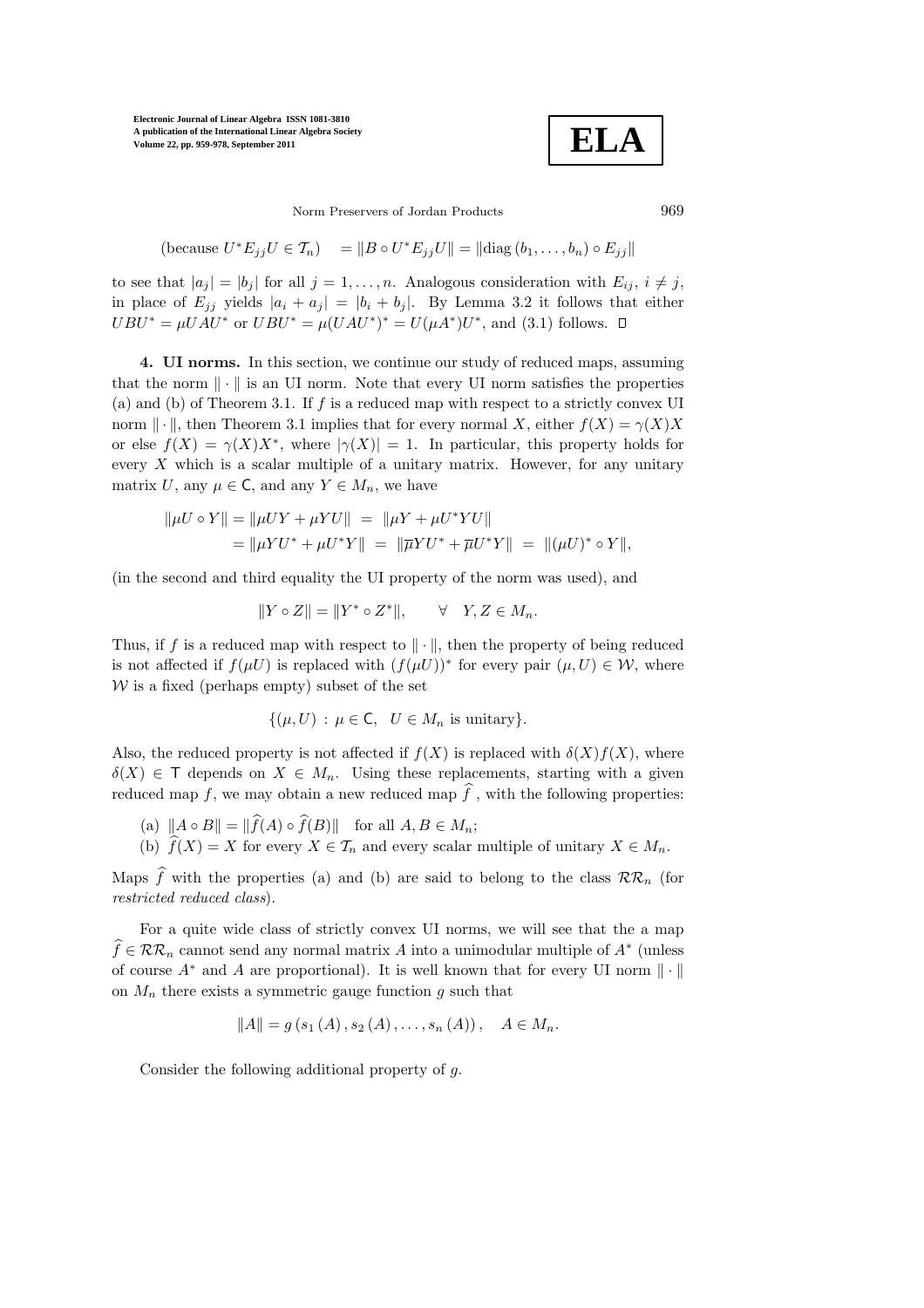$$
\boxed{\textbf{ELA}}
$$

970 B. Kuzma, G. Lešnjak, C.-K. Li, T. Petek, and L. Rodman

(P) For every positive u and nonnegative  $s_3, \ldots, s_n$ , the function

$$
t \mapsto h_g(t) := g\left(\sqrt{u+t}, \sqrt{u-t}, s_3, \dots, s_n\right), \quad 0 \le t \le u,
$$

is injective.

For example, let

$$
||A||_p = \left\{ \sum_{j=1}^n s_j(A)^p \right\}^{1/p}, \quad 1 \le p < \infty; \quad ||A||_{\infty} = s_1(A), \qquad A \in M_n,
$$

be the Schatten p-norm with  $1 \leq p \leq \infty$ . Thus,  $\|\cdot\|_2$  is the Frobenius norm, and  $\|\cdot\|_{\infty}$  is the operator norm. The Schatten p-norm has the property (P) if and only if  $p \neq 2$ , since the function

$$
t \mapsto \left( (u+t)^{p/2} + (u-t)^{p/2} + \sum_{i=3}^{n} s_i^p \right)^{1/p}, \qquad 0 \le t \le u,
$$

is strictly monotone if  $p \neq 2$ . Note also that  $\|\cdot\|_p$  is strictly convex (see Theorem 3.1(c)) if and only if  $1 < p < \infty$ . Indeed, for

$$
X = \begin{bmatrix} 1 & 0 & 0 \\ 0 & 0 & 0 \\ 0 & 0 & 1 \end{bmatrix} \text{ and } Y = \begin{bmatrix} 0 & 0 & 0 \\ 0 & 1 & 0 \\ 0 & 0 & 1 \end{bmatrix},
$$

we have  $||X + Y||_{\infty} = ||X||_{\infty} + ||Y||_{\infty}$ , thus  $|| \cdot ||_{\infty}$  is not strictly convex. As  $||A + I||_1 =$  $\|A\|_1 + \|I\|_1$  for any positive semidefinite matrix A,  $\|\cdot\|_1$  is not strictly convex either. For the strict convexity of  $\|\cdot\|_p$ ,  $1 < p < \infty$ , see, for example, [8].

We show in the next theorem that restricted reduced maps, with respect to strictly convex UI norms having the property (P), leave normal matrices invariant (up to scaling). Thus, under these hypotheses, the second alternative in (3.1) cannot occur. In particular, the theorem is valid for all Schatten p-norms with  $p \notin \{1, 2, \infty\}$ .

THEOREM 4.1. Let  $\|\cdot\|$  be a strictly convex UI norm with the property (P). If  $\widehat{f}$ is in  $\mathcal{RR}_n$  and  $A \in M_n$  is normal, then  $\widehat{f}(A) = \gamma(A) A$ , where  $\gamma(A) \in \mathsf{T}$ .

*Proof.* Fix a normal  $A \neq 0$  (if  $A = 0$ , then  $\hat{f}(A) = 0$ , and the result is trivial). There exist a unitary matrix U, and  $\alpha, y_3, \ldots, y_n \in \mathbb{C}, x \in \mathbb{C} \setminus \{0\},\$ that  $A = xU \text{diag}(1, \alpha, y_3, \dots, y_n)U^* = xUDU^*$ . Let  $D = \text{diag}(1, \alpha) \oplus Y$ , where  $Y = \text{diag}(y_3, \ldots, y_n)$ . If rank A is equal to one, or A is either a multiple of a unitary matrix or a unimodular multiple of A<sup>∗</sup> , then there is nothing to prove because of the fact  $\hat{f} \in \mathcal{RR}_n$  and Theorem 3.1. So we assume that  $\alpha \notin \mathbb{R}$  and that  $|\alpha| \neq 1$ . We already know by Theorem 3.1 that either  $\hat{f}(A) = \gamma(A) A$  or  $\hat{f}(A) = \gamma(A) A^*$ , with  $\gamma(A) \in \mathsf{T}$ . We show that the latter is impossible.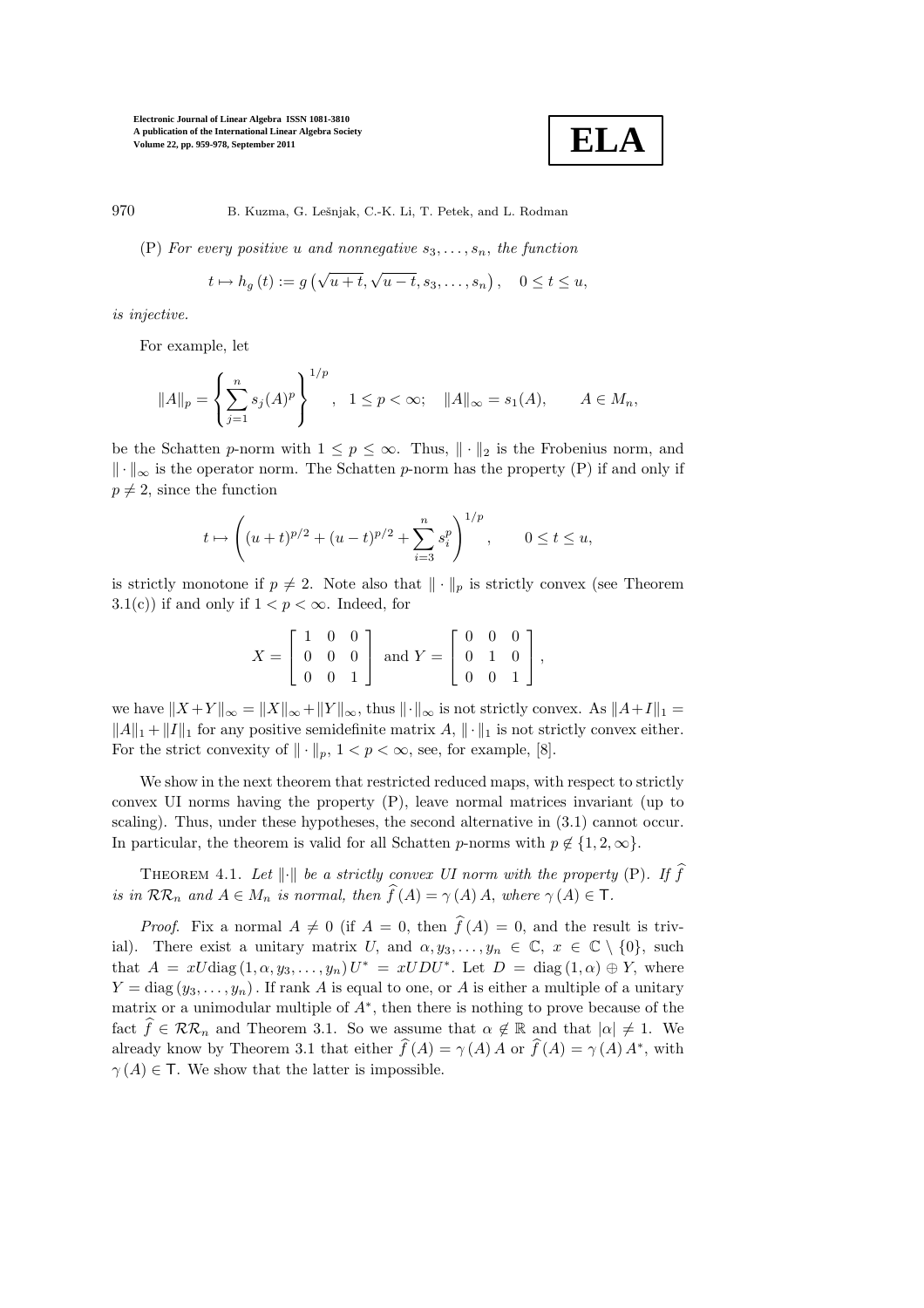

Norm Preservers of Jordan Products 971

Assume to the contrary that A is as above and  $\hat{f}(A) = \gamma(A) A^*$ . Then, for every  $X \in \mathcal{T}_n$ ,

$$
|x| ||D \circ X|| = |x| ||UDU^* \circ UXU^*|| = ||A \circ UXU^*|| = ||\hat{f}(A) \circ \hat{f}(UXU^*)||
$$
  
= 
$$
||\gamma(A) A^* \circ UXU^*|| = |x| ||U\overline{D}U^* \circ UXU^*|| = |x| ||\overline{D} \circ X||.
$$

We will find a matrix  $X \in \mathcal{T}_n$  such that  $||D \circ X|| \neq ||\overline{D} \circ X||$ , thereby obtaining a contradiction.

Let  $X = X_1 \oplus \lambda I_{n-2}$ ,  $X_1 =$  $\begin{bmatrix} 1 & r_1 \end{bmatrix}$  $ir_2$  −1 1 , where  $\lambda \in \sigma(X_1)$  and  $r_1, r_2 > 0$ . Note that  $\sigma(X) = \{\lambda, -\lambda\}$  and  $X \in \mathcal{T}_n$ . Let us compute the singular values of matrices  $D \circ X$  and  $\overline{D} \circ X$ :

$$
D \circ X = \begin{bmatrix} 2 & (1+\alpha) r_1 \\ ir_2(1+\alpha) & -2\alpha \end{bmatrix} \oplus 2\lambda Y,
$$
  
\n
$$
\overline{D} \circ X = \begin{bmatrix} 2 & (1+\overline{\alpha}) r_1 \\ ir_2(1+\overline{\alpha}) & -2\overline{\alpha} \end{bmatrix} \oplus 2\lambda Y,
$$
  
\n
$$
(D \circ X) (D \circ X)^* = \begin{bmatrix} u(\alpha) & v(\alpha) \\ \overline{v(\alpha)} & w(\alpha) \end{bmatrix} \oplus 4 |\lambda|^2 \operatorname{diag} (|y_3|^2, ..., |y_n|^2),
$$
  
\n
$$
(\overline{D} \circ X) (\overline{D} \circ X)^* = \begin{bmatrix} u(\overline{\alpha}) & v(\overline{\alpha}) \\ \overline{v(\overline{\alpha})} & w(\overline{\alpha}) \end{bmatrix} \oplus 4 |\lambda|^2 \operatorname{diag} (|y_3|^2, ..., |y_n|^2),
$$
  
\n
$$
u(\alpha) := 4 + |1 + \alpha|^2 r_1^2 = u(\overline{\alpha}),
$$
  
\n
$$
w(\alpha) := r_2^2 |1 + \alpha|^2 + 4 |\alpha|^2 = w(\overline{\alpha}),
$$
  
\n
$$
v(\alpha) := -2ir_2 (1 + \overline{\alpha}) - 2\overline{\alpha} (1 + \alpha) r_1.
$$

It is easy to see that we can choose  $r_1, r_2 > 0$  such that  $u(\alpha) = w(\alpha)$ . Let  $s_1, s_2$ and  $q_1, q_2$  be the singular values of the upper left  $2 \times 2$  corner of matrices  $D \circ X$  and  $\overline{D} \circ X$ , respectively. Then

$$
s_1 = (u(\alpha) + |v(\alpha)|)^{1/2},
$$
  
\n
$$
s_2 = (u(\alpha) - |v(\alpha)|)^{1/2},
$$
  
\n
$$
q_1 = (u(\alpha) + |v(\overline{\alpha})|)^{1/2},
$$
  
\n
$$
q_2 = (u(\alpha) - |v(\overline{\alpha})|)^{1/2},
$$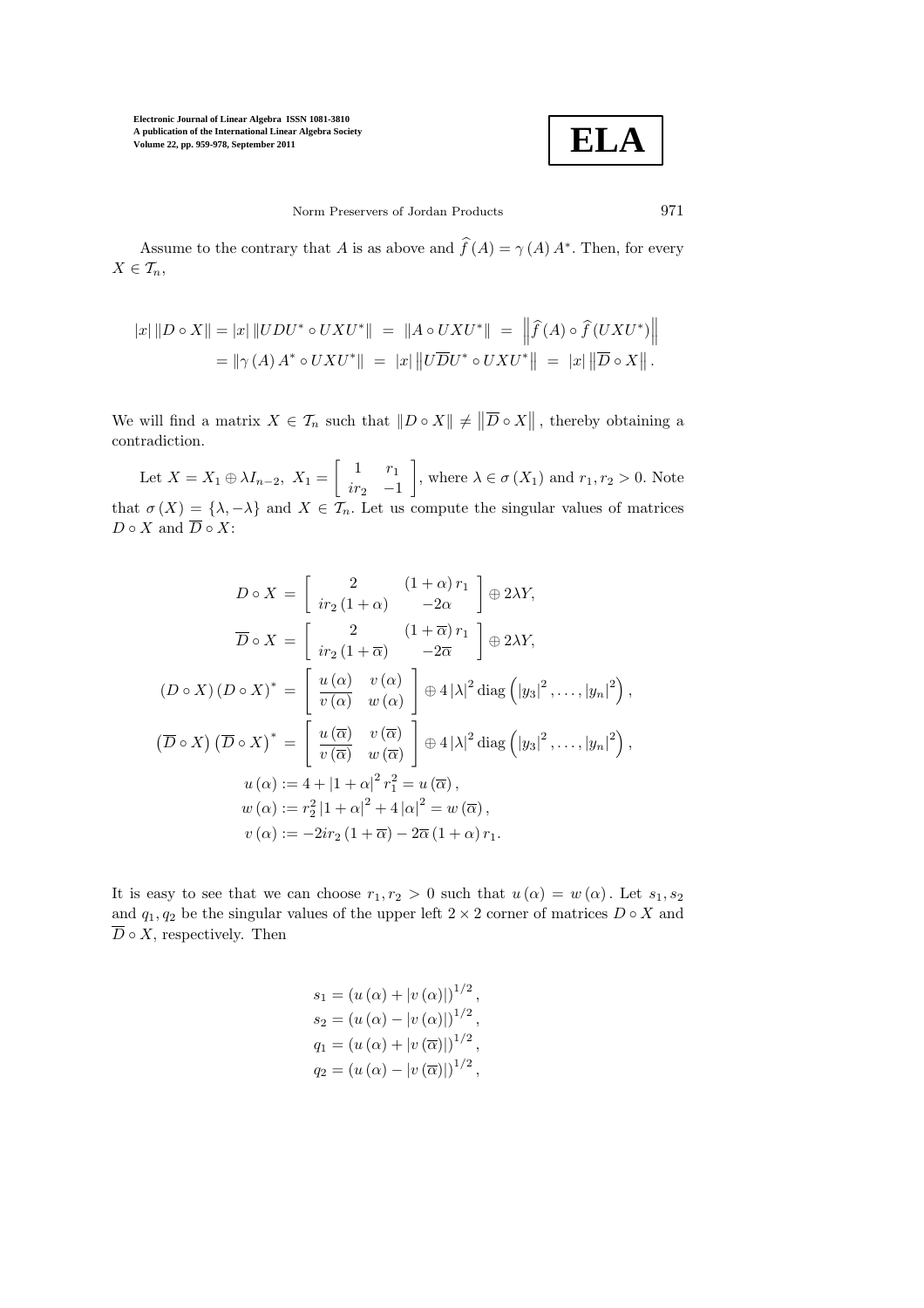

972 B. Kuzma, G. Leˇsnjak, C.-K. Li, T. Petek, and L. Rodman

and, denoting by g the symmetric gauge function associated with  $\|\cdot\|$ ,

$$
||D \circ X|| = g (s_1, s_2, 2 |\lambda| |y_3|, \dots 2 |\lambda| |y_n|)
$$
  
=  $g (\sqrt{u (\alpha) + |v (\alpha)|}, \sqrt{u (\alpha) - |v (\alpha)|}, 2 |\lambda| |y_3|, \dots 2 |\lambda| |y_n|)$   
=  $h_g (|v (\alpha)|),$   

$$
||\overline{D} \circ X|| = g (q_1, q_2, 2 |\lambda| |y_3|, \dots 2 |\lambda| |y_n|)
$$
  
=  $g (\sqrt{u (\alpha) + |v (\overline{\alpha})|}, \sqrt{u (\alpha) - |v (\overline{\alpha})|}, 2 |\lambda| |y_3|, \dots 2 |\lambda| |y_n|)$   
=  $h_g (|v (\overline{\alpha})|).$ 

Finally, as  $|\alpha|^2 \neq 1$ ,  $\alpha$  is not real and  $r_1, r_2 > 0$ . Hence, we have

$$
|v(\alpha)|^2 - |v(\overline{\alpha})|^2 = 16r_1r_2(|\alpha|^2 - 1)Im(\alpha) \neq 0,
$$

which implies that  $||D \circ X|| = h_g(|v(\alpha)|) \neq h_g(|v(\overline{\alpha})|) = ||\overline{D} \circ X||.$ 

5. Frobenius norm. Throughout Sections 5 and 6,  $\|\cdot\|$  stands for the Frobenius norm.

In this section, we state our main results that provide description of all surjective Frobenius norm Jordan product preserving maps.

THEOREM 5.1. Let  $f: M_n \to M_n$  be a surjective map such that

$$
||A \circ B|| = ||f(A) \circ f(B)|| \text{ for all } A, B \in M_n.
$$
 (5.1)

Then there exist

- (1) a unitary matrix W,
- (2) a map  $\gamma : M_n \rightarrow \mathsf{T}$ ,
- (3) a standard map  $X \mapsto X^{\#}$ , and

(4) a subset  $\mathcal{N}_0$ , possibly empty, of  $\mathcal{N}_n$ , the set of all  $n \times n$  normal matrices,

where

$$
f(X) = \begin{cases} \gamma(X)W X^{\#} W^* & \text{if } X \in M_n \setminus \mathcal{N}_0, \\ \gamma(X)W(X^{\#})^* W^* & \text{if } X \in \mathcal{N}_0. \end{cases}
$$
\n
$$
(5.2)
$$

Theorem 5.1 admits a converse statement as follows.

THEOREM 5.2. If  $f : M_n \to M_n$ , not necessarily surjective, is given by the formula  $(5.2)$ , subject to conditions  $(1)$  -  $(4)$  of Theorem 5.1, then f satisfies  $(5.1)$ .

We prove Theorems 5.1 and 5.2 in Section 6.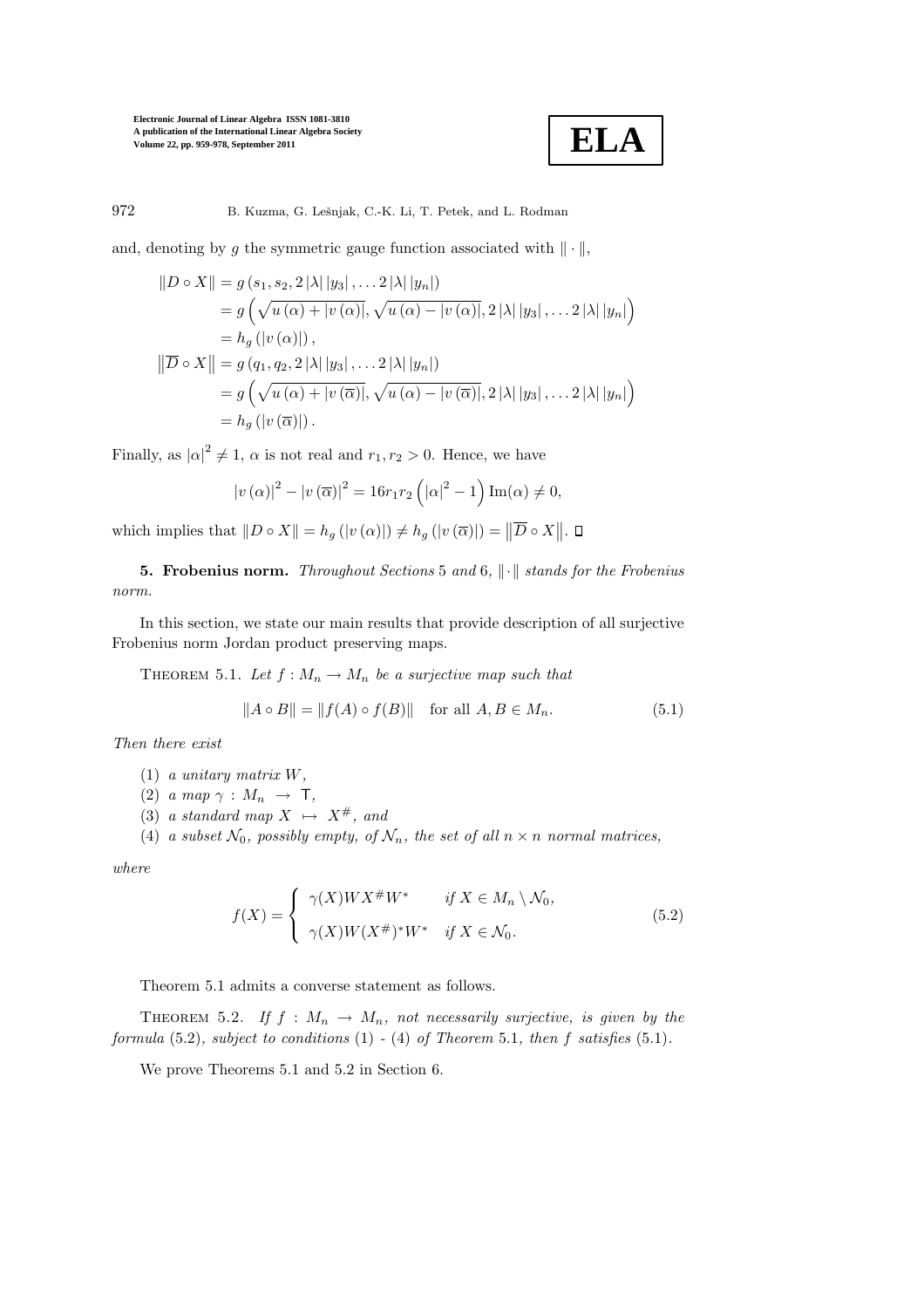

Norm Preservers of Jordan Products 973

If  $f$  is assumed to be, in addition, continuous, then more can be said:

THEOREM 5.3. Let  $f : M_n \to M_n$  be a continuous surjective map such that (5.1) holds. Then there exist

- (1′ ) a unitary matrix W,
- (2') a map  $\gamma : M_n \to \mathsf{T}$  which is continuous on  $M_n \setminus \{0\}$ , and
- (3') a standard map  $X \mapsto X^{\#}$ ,

where

$$
f(X) = \gamma(X)WX^{\#}W^*, \quad \forall X \in M_n.
$$
\n
$$
(5.3)
$$

Conversely, if  $f : M_n \to M_n$ , not necessarily surjective, is given by the formula (5.3), subject to conditions  $(1') - (3')$ , then f is continuous on  $M_n$  and satisfies  $(5.1)$ .

*Proof.* By Theorem 5.1, f has the form (5.2). It is easy to see that the set  $M_n \setminus \mathcal{N}_0$ is dense in  $M_n$ . Fix  $X \in \mathcal{N}_0$ , and let  $\{X_m\}_{m=1}^{\infty} \subset M_n \setminus \mathcal{N}_0$  be a sequence such that  $\lim_{m\to\infty} X_m = X$ . Passing to a subsequence if necessary we may assume that  $\lim_{m\to\infty} \gamma(X_m) = \gamma$  for some  $\gamma \in \mathsf{T}$ . Now the continuity of f implies  $\gamma W X^{\#} W^* =$  $\gamma(X)W(X^{\#})^*W^*$ , and therefore in the form (5.2) we may assume that  $\mathcal{N}_0 = \emptyset$ . Now if the  $(i, j)$ th entry  $[X^{\#}]_{ij}$  of  $X^{\#}$  is nonzero, then we have

$$
\gamma(X) = \frac{[W^* f(X)W]_{ij}}{[X^{\#}]_{ij}},
$$

and the continuity of  $\gamma$  on  $M_n \setminus \{0\}$  follows. The converse statement is a direct consequence of Theorem 5.2.

6. Proofs of Theorems 5.1 and 5.2. For the proof of Theorem 5.1 we need the following preliminary result obtained in [6, Theorem 3.2]. We denote by diagv  $(X)$  =  $[x_{11},...,x_{nn}]^{\text{tr}} \in \mathbb{C}^n$  the diagonal vector of a matrix  $X = [x_{ij}]_{i,j=1}^n$ .

THEOREM 6.1. For  $n \geq 2$ , let A and B be in  $M_n(\mathsf{C})$ . Then the following three statements are equivalent:

(i)

$$
|\mathbf{x}^* A \mathbf{x}| = |\mathbf{x}^* B \mathbf{x}| \quad \text{for all} \quad \mathbf{x} \in \mathbb{C}^n. \tag{6.1}
$$

(ii) For each unitary V there exists  $\gamma(V) \in \mathsf{T}$  such that

$$
diagv(VBV^*) = \gamma(V) diagv(VAV^*)^{h_V},
$$

where  $h_V : C \rightarrow C$  is either identity or complex conjugation (which may depend on  $V$ );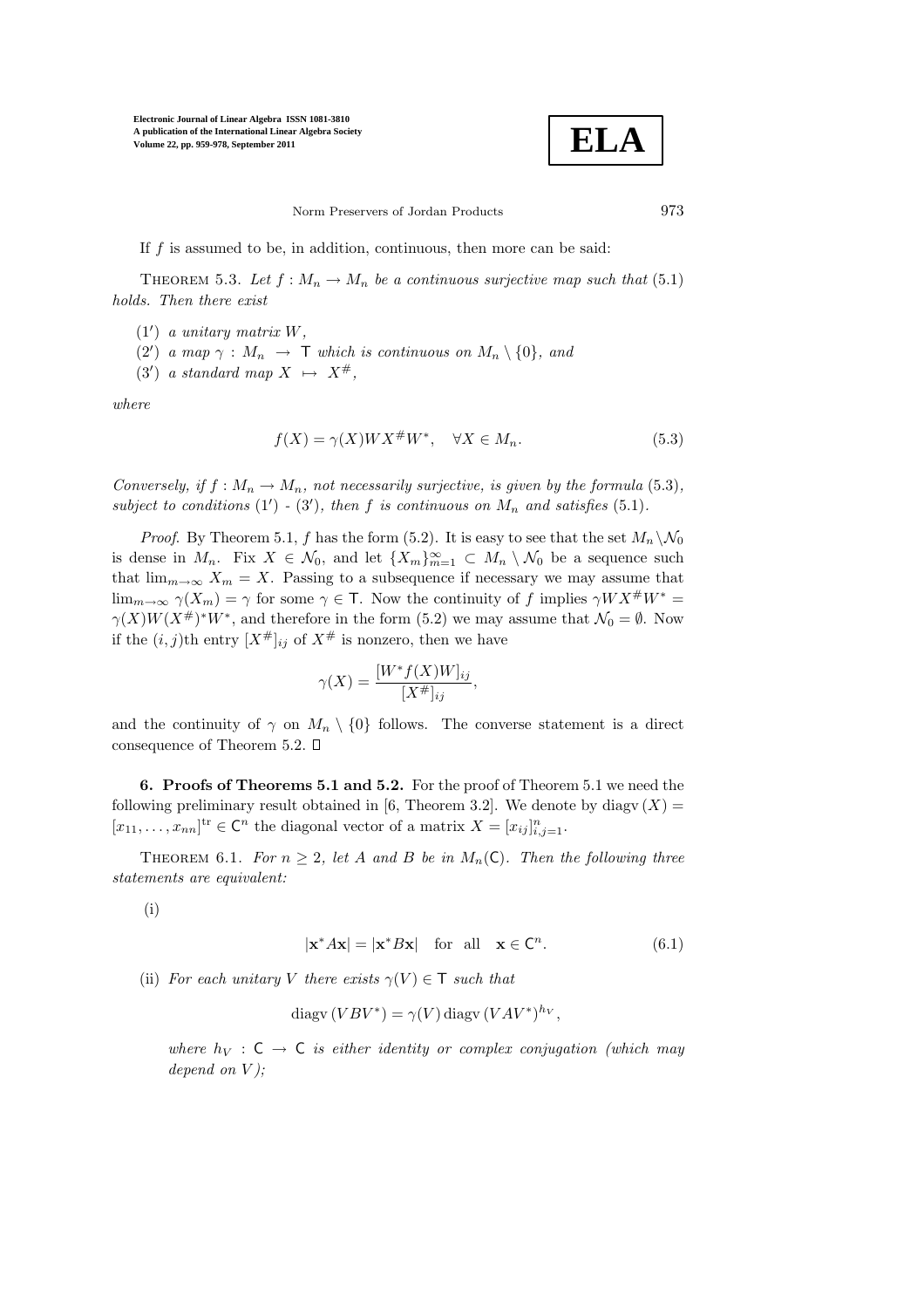

974 B. Kuzma, G. Lešnjak, C.-K. Li, T. Petek, and L. Rodman

(iii)  $B = \gamma A$  or  $B = \gamma A^*$  for some  $\gamma \in \mathsf{T}$ .

*Proof of Theorem 5.1.* Let  $f$  satisfy the hypotheses of Theorem 5.1. Obviously,  $f$ also satisfies the hypotheses of Theorem 2.1. So we may assume that  $f$  has the form as in Theorem 2.1, thus (2.3) holds. Neither the assumptions of Theorem 5.1, nor the end result will be affected if we replace  $f$  by  $Y \mapsto (T^*f(Y)T)^{\#}$ . This way, we may assume  $f(X) = \gamma(X) X$  for  $X \in \mathcal{T}_n$ . We may further adjust f on a subset of  $\mathcal{T}_n$  so that

$$
f(X) = X, \quad \forall \ X \in \mathcal{T}_n. \tag{6.2}
$$

We assume therefore for the rest of this section that  $f$  is a surjective map that satisfies (5.1) and (6.2).

REMARK 6.2. By Lemma 3.5,  $f(I) = \gamma(I)I$  for some  $\gamma(I) \in \mathsf{T}$ . It follows that

$$
||f(A)|| = ||f(A) \circ f(I)||/2 = ||A \circ I||/2 = ||A|| \qquad \forall A \in M_n.
$$

Observe that Frobenius norm is strictly convex and satisfies properties  $(a)$ – $(c)$  of Theorem 3.1. The following lemma therefore follows immediately from the conclusions of Theorem 3.1.

LEMMA 6.3. If  $A \in M_n$  is normal, then  $f(A) = \gamma(A)A$  or  $f(A) = \gamma(A)A^*$  for some  $\gamma(A) \in \mathsf{T}$ . In particular, f maps the set  $\mathcal{N}_n$  into itself.

Lemma 6.4.

(a) If  $A \in M_n$  is normal, then  $||A \circ X|| = ||A^* \circ X||$  for every  $X \in M_n$ .

(b) If  $X \in M_n$  is normal, then  $||B \circ X|| = ||B^* \circ X||$  for every  $B \in M_n$ .

*Proof.* Part (a). If  $\Delta$  is diagonal, one verifies easily that

$$
\|\Delta \circ X\| = \|\overline{\Delta} \circ X\|
$$

for every  $X \in M_n$ . The general case is reduced to this: If  $A = U^* \Delta U$ , where U is unitary and  $\Delta$  is diagonal, then

$$
||A \circ X|| = ||(U^* \Delta U) \circ X|| = ||\Delta \circ (UXU^*)|| = ||\Delta^* \circ (UXU^*)||
$$
  
= 
$$
||(U^* \Delta^* U) \circ X|| = ||A^* \circ X||.
$$

Part (b). In view of part (a), we have

$$
||B \circ X|| = ||B \circ X^*|| = ||(B^* \circ X)^*|| = ||B^* \circ X||. \quad \Box
$$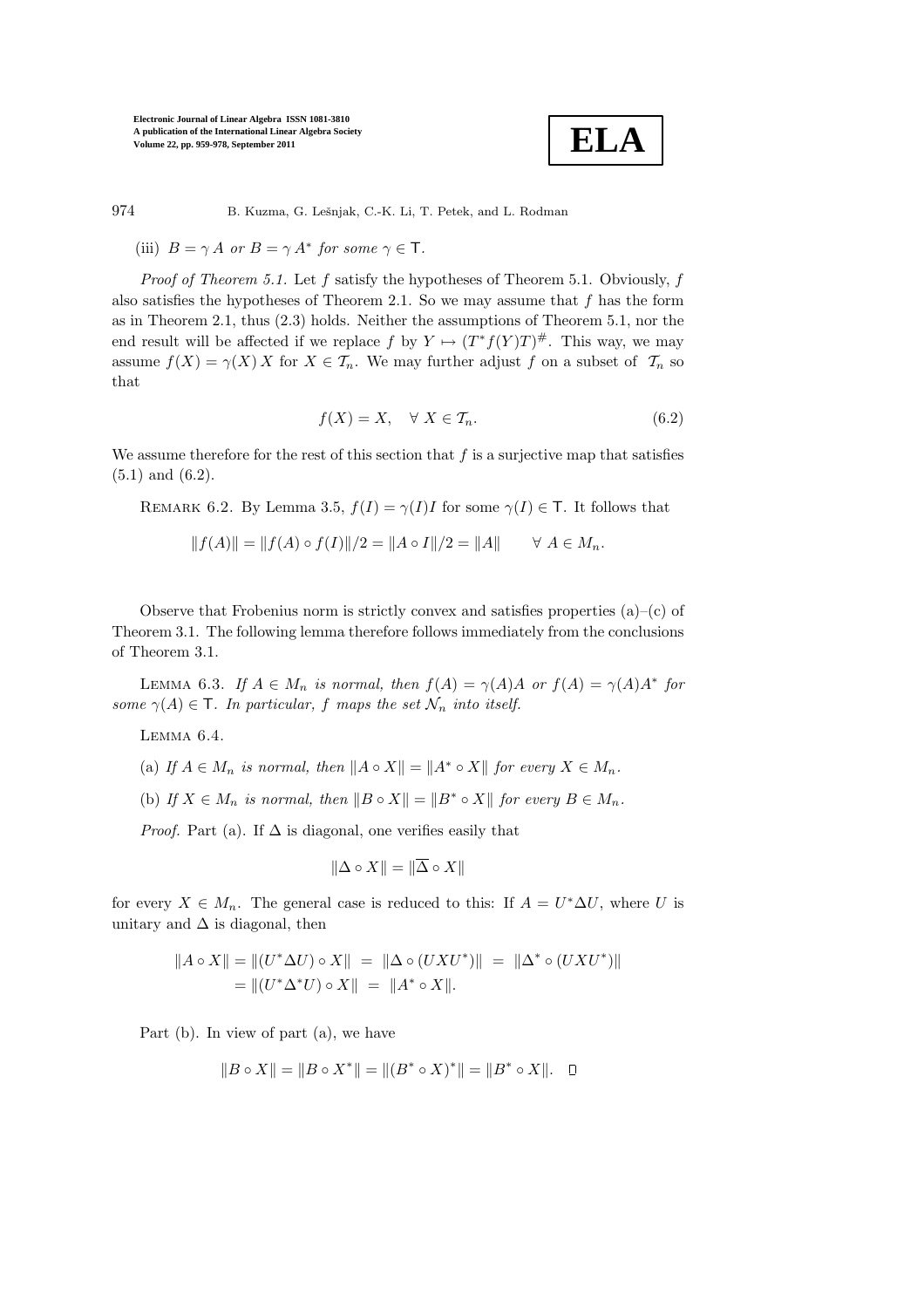$$
\boxed{\textbf{ELA}}
$$

Norm Preservers of Jordan Products 975

In view of Lemma 6.4(a), if the map f is changed from  $f(X) = \gamma(X)X$  to  $f(X) = \gamma(X)X^*$  or vice versa, for X in any set of normal matrices, the property (5.1) will not be affected. Therefore, and taking into account Lemma 6.3, the proof of Theorem 5.1 will be completed once we verify the following statement:

PROPOSITION 6.5. Let  $f : M_n \to M_n$  be a map with the following properties:

(a)  $f(X) = \gamma(X)X$  for every normal X, where  $\gamma(X) \in \mathsf{T}$  may depend on X;

- (b)  $f(X) = X$  for every  $X \in \mathcal{T}_n$ ; and
- (c)  $||A \circ B|| = ||f(A) \circ f(B)||$  for all  $A, B \in M_n$ .

Then

$$
f(X) = \gamma(X)X, \quad \gamma(X) \in \mathsf{T}, \quad \forall \ X \in M_n.
$$
 (6.3)

In turn, for the proof of Proposition 6.5, the following lemma will be convenient.

LEMMA 6.6. Let  $A = [a_{ij}]_{i,j=1}^n$  and  $B = [b_{ij}]_{i,j=1}^n$  be two  $n \times n$  matrices with the property that

$$
||A \circ X|| = ||B \circ X|| \tag{6.4}
$$

for every normal matrix  $X \in M_n$ . Then there exists  $\gamma \in \mathsf{T}$  such that either

$$
a_{ii} = \gamma b_{ii}, \quad i = 1, 2, \dots, n,
$$
\n
$$
(6.5)
$$

or

$$
a_{ii} = \gamma \overline{b_{ii}}, \quad i = 1, 2, \dots, n. \tag{6.6}
$$

Proof. It will suffice to prove that

$$
|a_{ii}| = |b_{ii}|, \quad i = 1, 2, \dots, n,
$$
\n(6.7)

and

$$
|a_{ii} + a_{jj}| = |b_{ii} + b_{jj}|, \quad i \neq j.
$$
 (6.8)

The result then follows by Lemma 3.2.

Using (6.4) with  $X = \text{diag}(d_1, d_2, \ldots, d_n)$ , where  $d_1, d_2, \ldots, d_n$  are independent real variables, we obtain

$$
\sum_{i,j=1}^{n} (d_i + d_j)^2 |a_{ij}|^2 = \sum_{i,j=1}^{n} (d_i + d_j)^2 |b_{ij}|^2.
$$
 (6.9)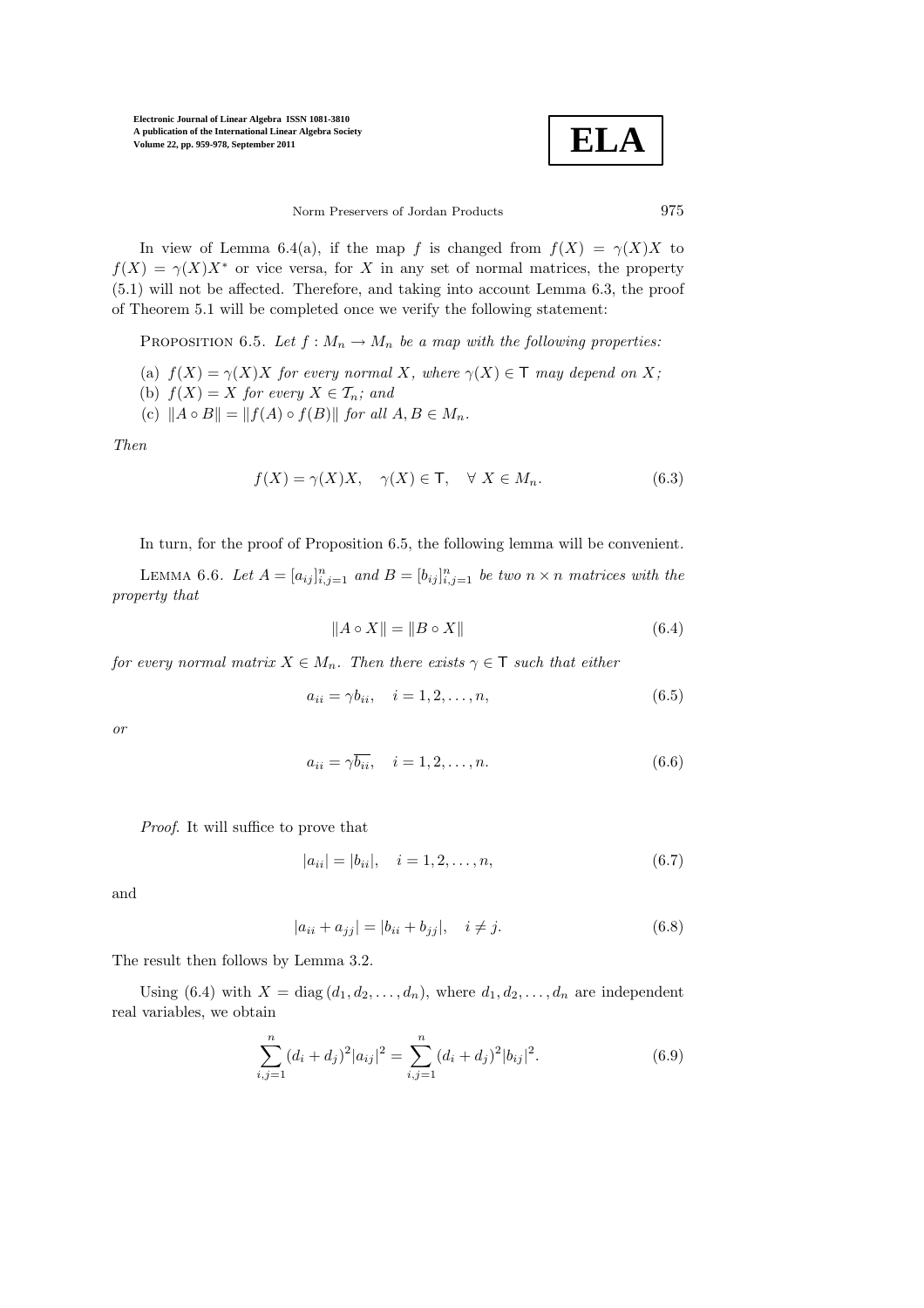$$
\boxed{\textbf{ELA}}
$$

976 B. Kuzma, G. Lešnjak, C.-K. Li, T. Petek, and L. Rodman

Equating coefficients of  $d_i d_j$  for a fixed pair of indices  $i \neq j$  in (6.9), we have

$$
|a_{ij}|^2 + |a_{ji}|^2 = |b_{ij}|^2 + |b_{ji}|^2, \quad i \neq j.
$$
 (6.10)

Equating coefficients of  $d_i^2$  for a fixed i in (6.9) yields

$$
4|a_{ii}|^2 + \sum_{j \neq i} (|a_{ij}|^2 + |a_{ji}|^2) = 4|b_{ii}|^2 + \sum_{j \neq i} (|b_{ij}|^2 + |b_{ji}|^2), \quad i = 1, 2, \dots, n,
$$

and taking advantage of  $(6.10)$ , the equalities  $(6.7)$  follow. Now, use  $(6.4)$  with a normal  $X = E_{ij} + zE_{ji}$ ,  $|z| = 1$  for a fixed pair  $i \neq j$ . To simplify the notation, let  $i = 1$  and  $j = 2$ . A computation shows that

$$
||A \circ X|| = \left(\sum_{k=3}^{n} (|a_{k,1}|^{2} + |a_{k,2}|^{2} + |a_{1,k}|^{2} + |a_{2,k}|^{2})\right)
$$
  
+ 
$$
||\begin{bmatrix} a_{21} + za_{12} & a_{11} + a_{22} \ z(a_{11} + a_{22}) & za_{12} + a_{21} \end{bmatrix}||.
$$

Equating with a similar expression for  $||B \circ X||$ , and using (6.10), we obtain

$$
|a_{11} + a_{22}|^2 + |za_{12} + a_{21}|^2 = |b_{11} + b_{22}|^2 + |zb_{12} + b_{21}|^2.
$$

In turn, use  $(6.7)$  and  $(6.10)$  to obtain

$$
Re (a_{11}\overline{a_{22}} + za_{12}\overline{a_{21}}) = Re (b_{11}\overline{b_{22}} + zb_{12}\overline{b_{21}}),
$$

or

Re 
$$
(a_{11}\overline{a_{22}} - b_{11}\overline{b_{22}})
$$
 = Re  $(z(b_{12}\overline{b_{21}} - a_{12}\overline{a_{21}}))$ .

Since this equality holds for every  $z \in \mathsf{T}$ , we must have

Re 
$$
(a_{11}\overline{a_{22}} - b_{11}\overline{b_{22}}) = 0.
$$

But then  $|a_{11} + a_{22}|^2 = |b_{11} + b_{22}|^2$ . Analogously,  $|a_{ii} + a_{jj}|^2 = |b_{ii} + b_{jj}|^2$  for any pair of distinct indices i and j. Thus,  $(6.8)$  holds, and the proof is complete.  $\square$ 

LEMMA 6.7. Suppose  $A, B \in M_n$  are such that A is not normal. If  $||A \circ X|| =$  $||B \circ X||$  for every rank one X and every normal X, then  $A = \gamma B$  for some  $\gamma \in \mathsf{T}$ .

*Proof.* Note that if  $||A \circ X|| = ||B \circ X||$  for all rank one and for all normal matrices X, then for any unitary matrix V, the matrix pair  $(C, D) = (VAV^*, VBV^*)$ also satisfies  $||C \circ X|| = ||D \circ X||$  for all rank one and for all normal matrices X. In view of Lemma 6.6, the matrices  $A$  and  $B$  satisfy the hypotheses of Theorem 6.1. Thus,  $A = \gamma B$  or  $A = \gamma B^*$  for some  $\gamma \in \mathsf{T}$ . However, we show that the latter case is impossible. Indeed, assume  $A = \gamma B^*$ . Since A is not normal, it has an eigenvector w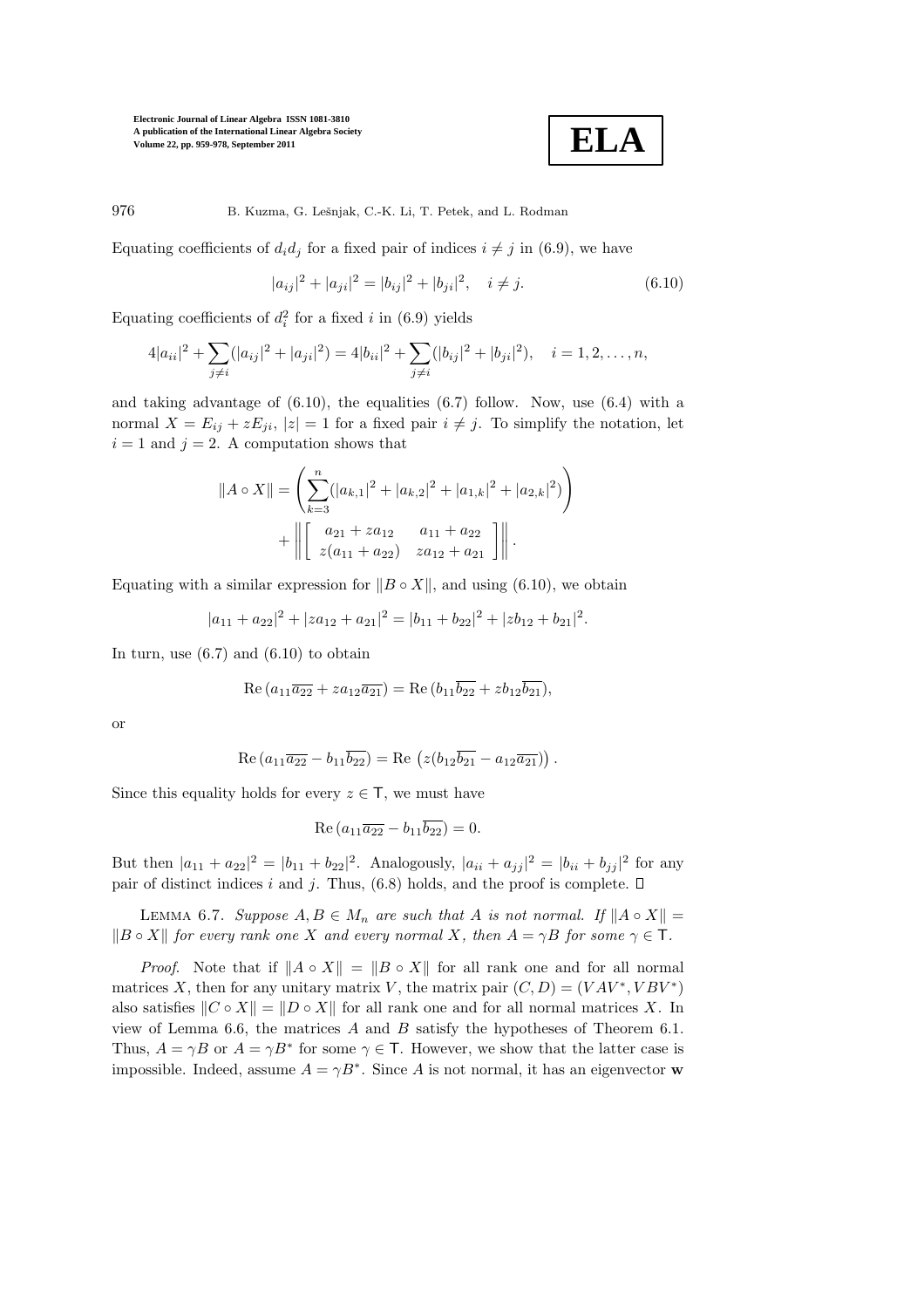**ELA**

Norm Preservers of Jordan Products 977

such that span  $\{w\}$  is not an orthogonally reducing subspace of A. Therefore, there is a unitary W such that  $WAW^* = W(\gamma B^*) W^* = [\alpha_{ij}]_{i,j=1}^n$  is upper triangular with at least one nonzero off-diagonal entry in the first row. Consider  $X = E_{1n}$ . Then

$$
WAW^* \circ X = (\alpha_{11} + \alpha_{nn}) E_{1n}
$$

and

$$
WBW^* \circ X = \overline{\gamma}^{-1} \left( \sum_{i=1}^n \overline{\alpha_{1i}} E_{in} + \sum_{j=1}^n \overline{\alpha_{jn}} E_{1j} \right).
$$

As  $\|WM^* \circ X\| = \|WBW^* \circ X\|$ , we see that  $\alpha_{1i} = 0, i \neq 1$ , a contradiction.  $\Box$ 

Now Proposition 6.5 (and hence Theorem 5.1) follows easily. Indeed, let  $A \in M_n$ be a nonnormal matrix, and let  $B = f(A)$ . By the hypotheses of Proposition 6.5, Lemma 6.7 is applicable to the pair A and B. Hence,  $A = \gamma B$  for some  $\gamma \in \mathsf{T}$ , and the proof is complete.  $\square$ 

*Proof of Theorem 5.2.* Let  $A, B \in M_n$ . Assume first  $A, B \notin \mathcal{N}_0$ . The unitary invariance of norm then implies

$$
||f(A) \circ f(B)|| = ||\gamma(A)\gamma(B)W(A \circ B)^{\#}W^*|| = |\gamma(A)\gamma(B)| \cdot ||(A \circ B)^{\#}|| = ||(A \circ B)^{\#}||.
$$

However, each standard map is an isometry in Frobenius norm, so  $\|(A \circ B)^{\#}\| =$  $||A \circ B||$ . We argue similarly if  $A, B \in \mathcal{N}_0$ .

Suppose lastly  $A \in \mathcal{N}_0$  but  $B \notin \mathcal{N}_0$ . Then, A is normal, and we have

$$
||f(A) \circ f(B)|| = ||\gamma(A)W(A^{\#})^*W^* \circ \gamma(B)WB^{\#}W^*||
$$
  
=  $||(A^*)^* \circ B^{\#}|| = ||(A^* \circ B)^{\#}|| = ||A^* \circ B||$   
=  $||A \circ B||$ 

by (a) of Lemma 6.4.  $\square$ 

Acknowledgment. The work on this project started while the first, second and the forth author were visiting College of William and Mary. They would like to thank the College for kind hospitality.

## REFERENCES

- [1] M. Dobovišek, B. Kuzma, G. Lešnjak, C.-K. Li, and T. Petek. Mappings that preserve pairs of operators with zero triple Jordan product. Linear Algebra Appl., 426:255–279, 2007.
- [2] H.-L. Gau and C.-K. Li. C∗-isomorphisms, Jordan isomorphisms, and numerical range preserving maps. Proc. Amer. Math. Soc., 135(9):2907–2914, 2007.